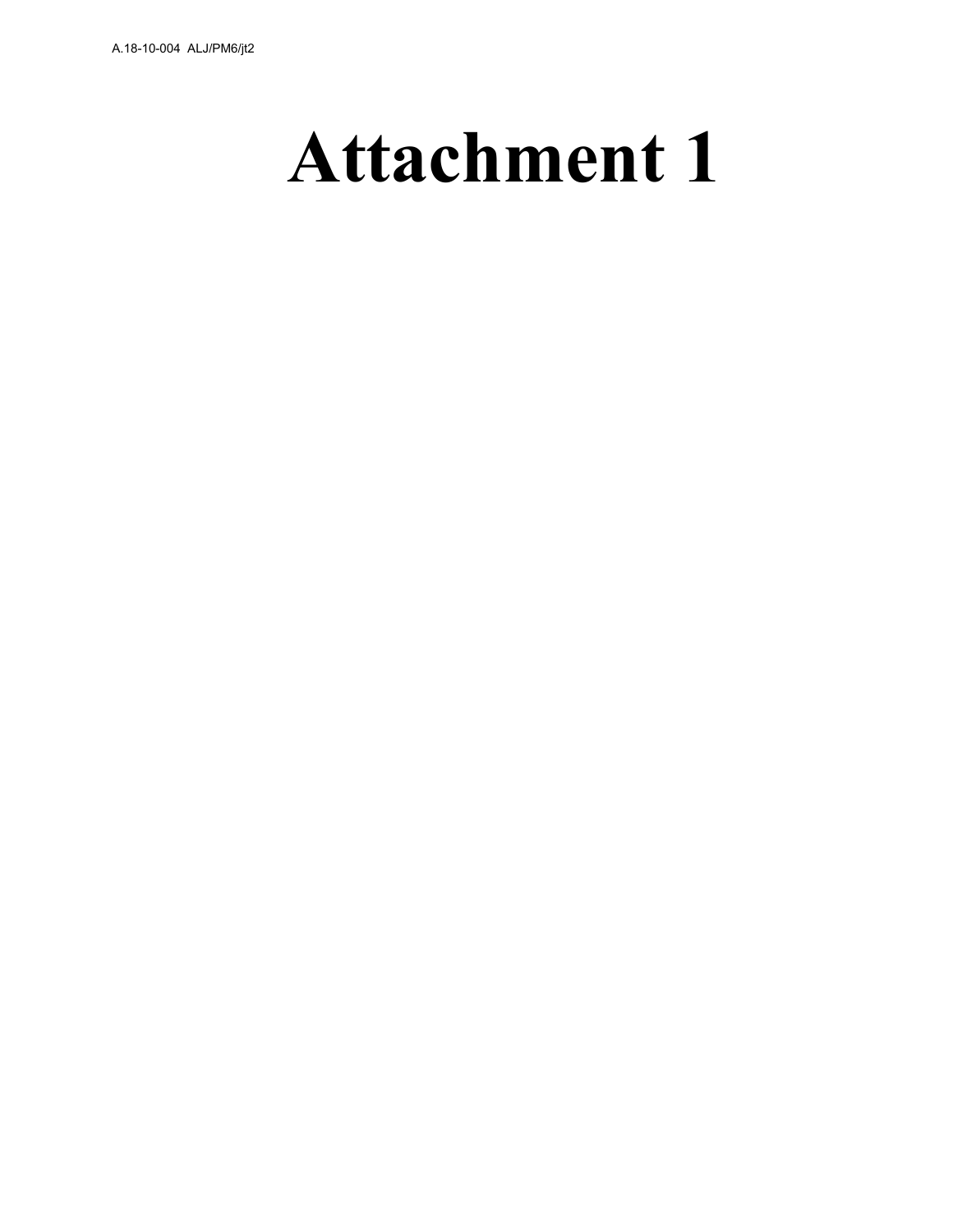

# **Overhead Facilities License Agreement**

# **between**

# **Pacific Gas and Electric Company**

**and** 

# **Crown Castle Fiber LLC**

**Agreement No. 2016-xx-xxx**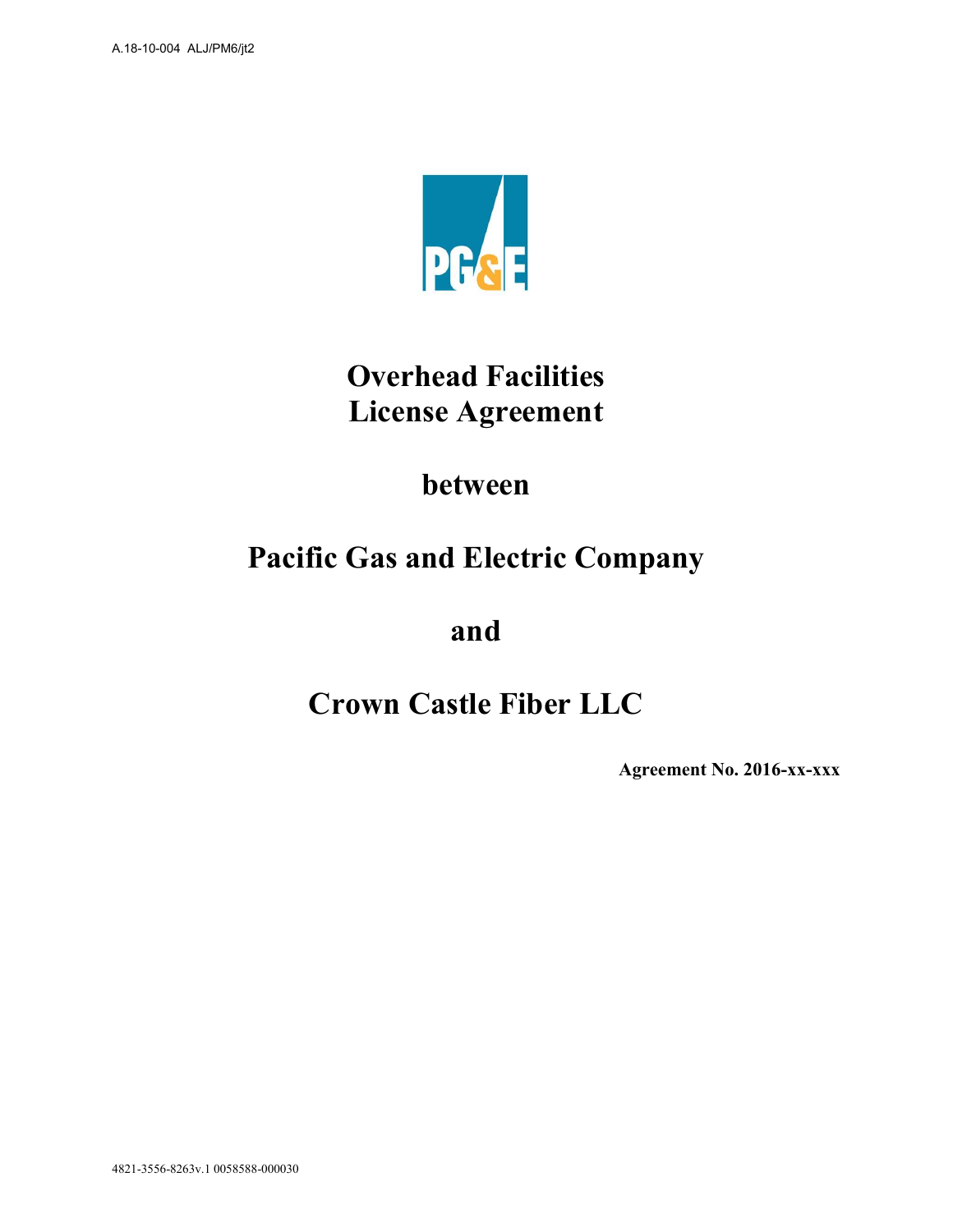# **TABLE OF CONTENTS**

| 1.1 |                                                                 |  |  |  |
|-----|-----------------------------------------------------------------|--|--|--|
| 1.2 |                                                                 |  |  |  |
| 1.3 |                                                                 |  |  |  |
| 1.4 |                                                                 |  |  |  |
| 1.5 |                                                                 |  |  |  |
| 1.6 |                                                                 |  |  |  |
|     |                                                                 |  |  |  |
| 2.1 |                                                                 |  |  |  |
| 2.2 |                                                                 |  |  |  |
| 2.3 |                                                                 |  |  |  |
|     |                                                                 |  |  |  |
| 3.1 | PROCESS FOR ATTACHING TO THE COMPANY FACILITIES.  4             |  |  |  |
| 3.2 |                                                                 |  |  |  |
| 3.3 |                                                                 |  |  |  |
| 3.4 |                                                                 |  |  |  |
| 3.5 |                                                                 |  |  |  |
|     | <b>ARTICLE IV COMPLIANCE WITH LAW AND SAFETY REQUIREMENTS 7</b> |  |  |  |
| 4.1 |                                                                 |  |  |  |
| 4.2 |                                                                 |  |  |  |
| 4.3 |                                                                 |  |  |  |
| 4.4 |                                                                 |  |  |  |
| 4.5 |                                                                 |  |  |  |
| 4.6 |                                                                 |  |  |  |
| 4.7 |                                                                 |  |  |  |
| 4.8 |                                                                 |  |  |  |
| 4.9 |                                                                 |  |  |  |
|     |                                                                 |  |  |  |
| 5.1 |                                                                 |  |  |  |
| 5.2 |                                                                 |  |  |  |
| 5.3 |                                                                 |  |  |  |
| 5.4 |                                                                 |  |  |  |
| 5.5 |                                                                 |  |  |  |
| 5.6 |                                                                 |  |  |  |
|     |                                                                 |  |  |  |
| 6.1 | WORKERS' COMPENSATION AND EMPLOYERS' LIABILITY  12              |  |  |  |
| 6.2 |                                                                 |  |  |  |
| 6.3 |                                                                 |  |  |  |
| 6.4 |                                                                 |  |  |  |
| 6.5 |                                                                 |  |  |  |
|     | <b>ARTICLE VII REMOVALS AND EMERGENCY CONDITIONS  14</b>        |  |  |  |
| 7.1 |                                                                 |  |  |  |
| 7.2 |                                                                 |  |  |  |
| 7.3 |                                                                 |  |  |  |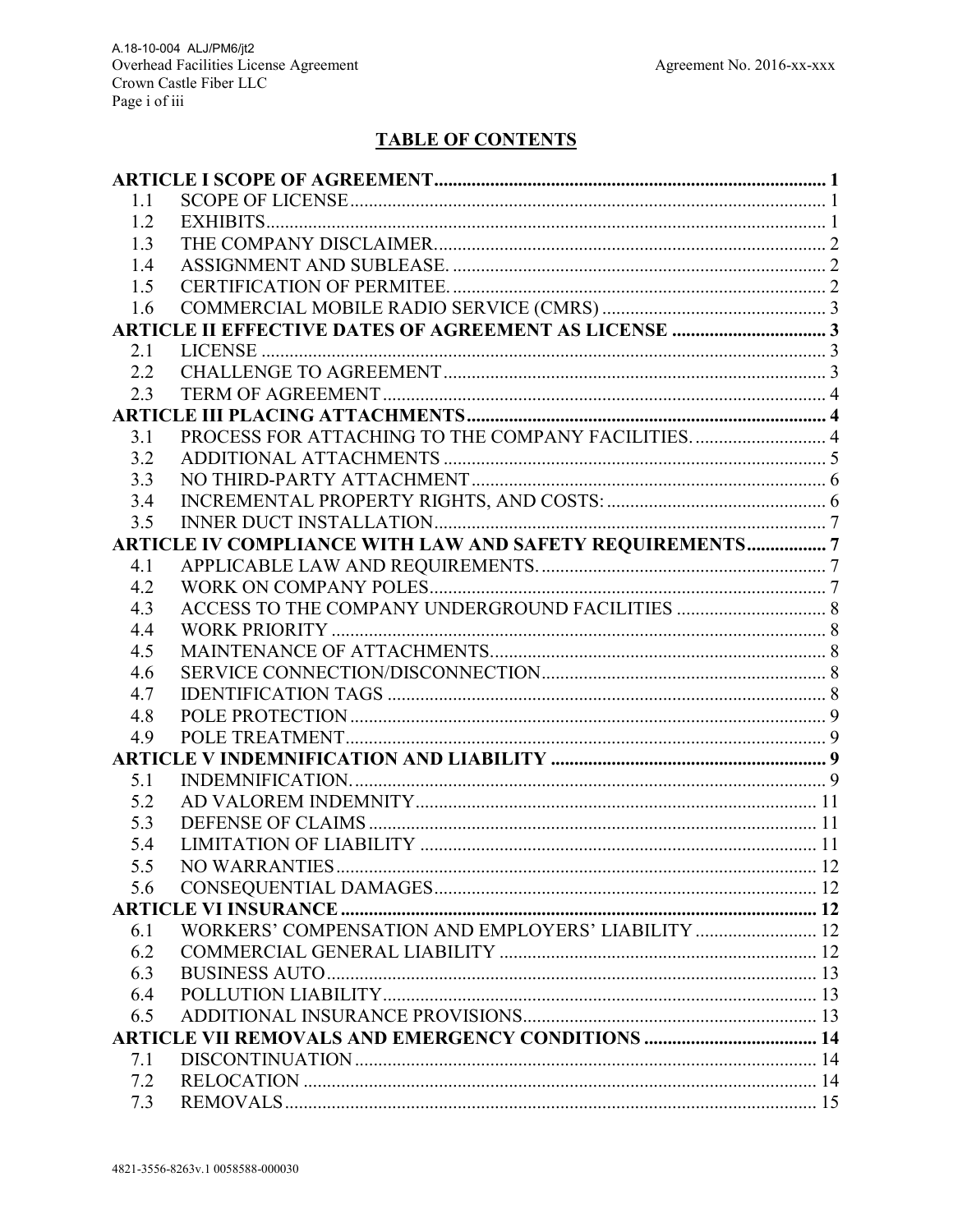| 7.4   | REARRANGEMENT/REPLACEMENT POLES OR ANCHORS 15        |  |
|-------|------------------------------------------------------|--|
| 7.5   |                                                      |  |
| 7.6   |                                                      |  |
| 7.7   |                                                      |  |
| 7.8   | RECLAMATION OF THE COMPANY UNDERGROUND FACILITIES 17 |  |
|       |                                                      |  |
| 8.1   |                                                      |  |
| 8.2   |                                                      |  |
|       |                                                      |  |
| 9.1   |                                                      |  |
| 9.2   |                                                      |  |
|       |                                                      |  |
| 10.1  |                                                      |  |
|       |                                                      |  |
| 11.1  |                                                      |  |
|       |                                                      |  |
| 12.1  |                                                      |  |
| 12.2  |                                                      |  |
| 12.3  |                                                      |  |
| 12.4  |                                                      |  |
| 12.5  |                                                      |  |
| 12.6  |                                                      |  |
| 12.7  |                                                      |  |
| 12.8  |                                                      |  |
| 12.9  |                                                      |  |
| 12.10 |                                                      |  |
| 12.11 |                                                      |  |
| 12.12 |                                                      |  |
| 12.13 |                                                      |  |
| 12.14 |                                                      |  |
| 12.15 |                                                      |  |
| 12.16 |                                                      |  |
| 12.17 |                                                      |  |
| 12.18 |                                                      |  |
| 12.19 |                                                      |  |
| 12.20 |                                                      |  |
| 12.21 |                                                      |  |
| 12.22 |                                                      |  |
|       |                                                      |  |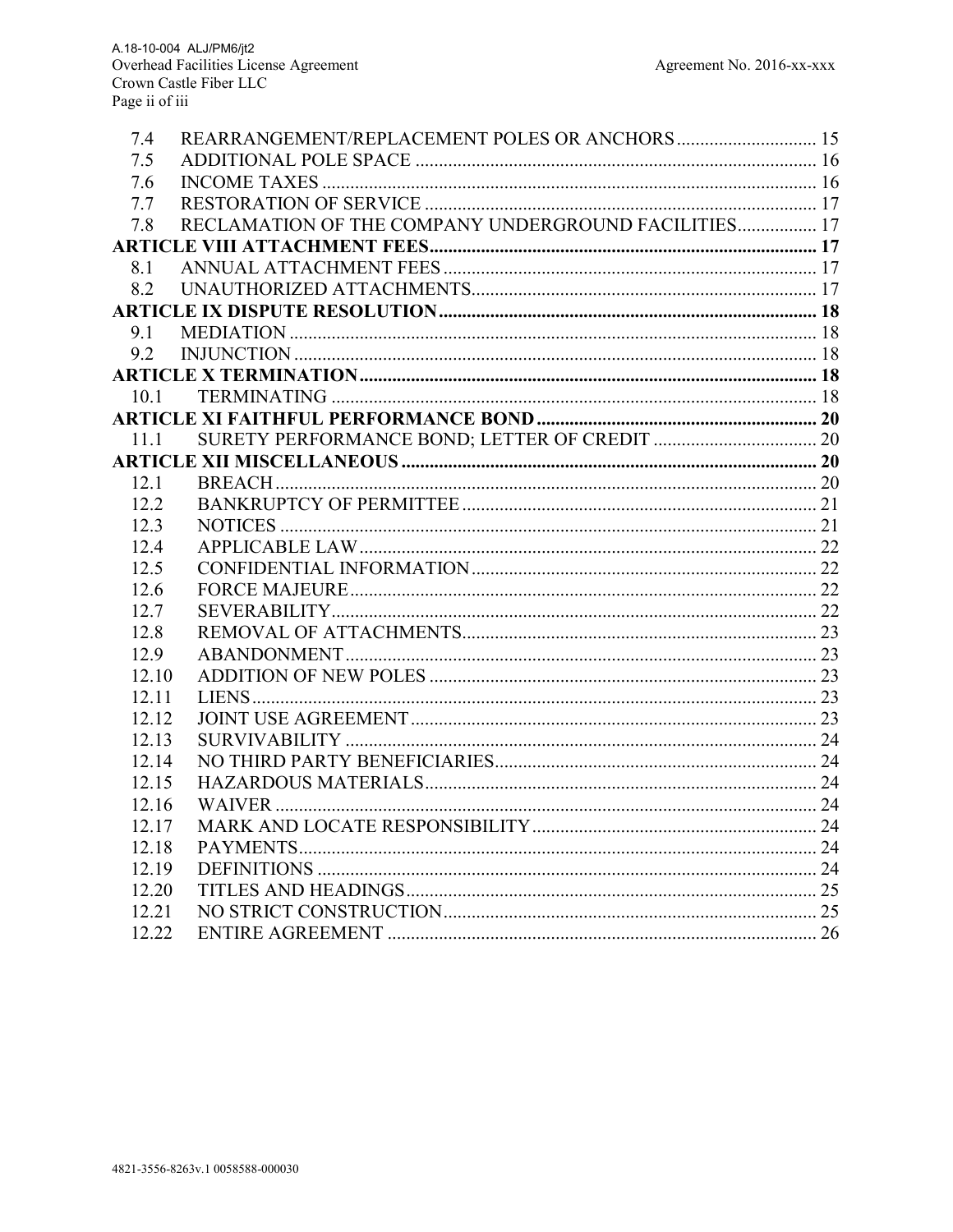## **TABLE OF EXHIBITS**

- **Exhibit A** APPLICATION FOR POLE AND CONDUIT ATTACHMENT TELCO CONTACT PERMIT
- **Exhibit B** POLE AND CONDUIT ATTACHMENT FEE
- **Exhibit C** OVERHEAD FACILITIES ESTIMATED UNIT COST MAKE READY AND REARRANGEMENT COST
- **Exhibit D** [INTENTIONALLY OMITTED]
- **Exhibit E** NOTIFICATION OF TELCO CONTACT REMOVAL

#### **Exhibit F** – NOTIFICATION OF COMPANY FACILITIES CHANGES

These Exhibits are all single page documents that are part of this Agreement and are attached separately. The exhibits referenced within this Agreement may be revised or converted to an electronic on-line application in the future, which will be deemed an equivalent means of requesting access, providing notification and coordination of the attachments. The Permittee shall use the latest issued exhibits identified by the Company when requesting access, providing notification and coordination of their activities.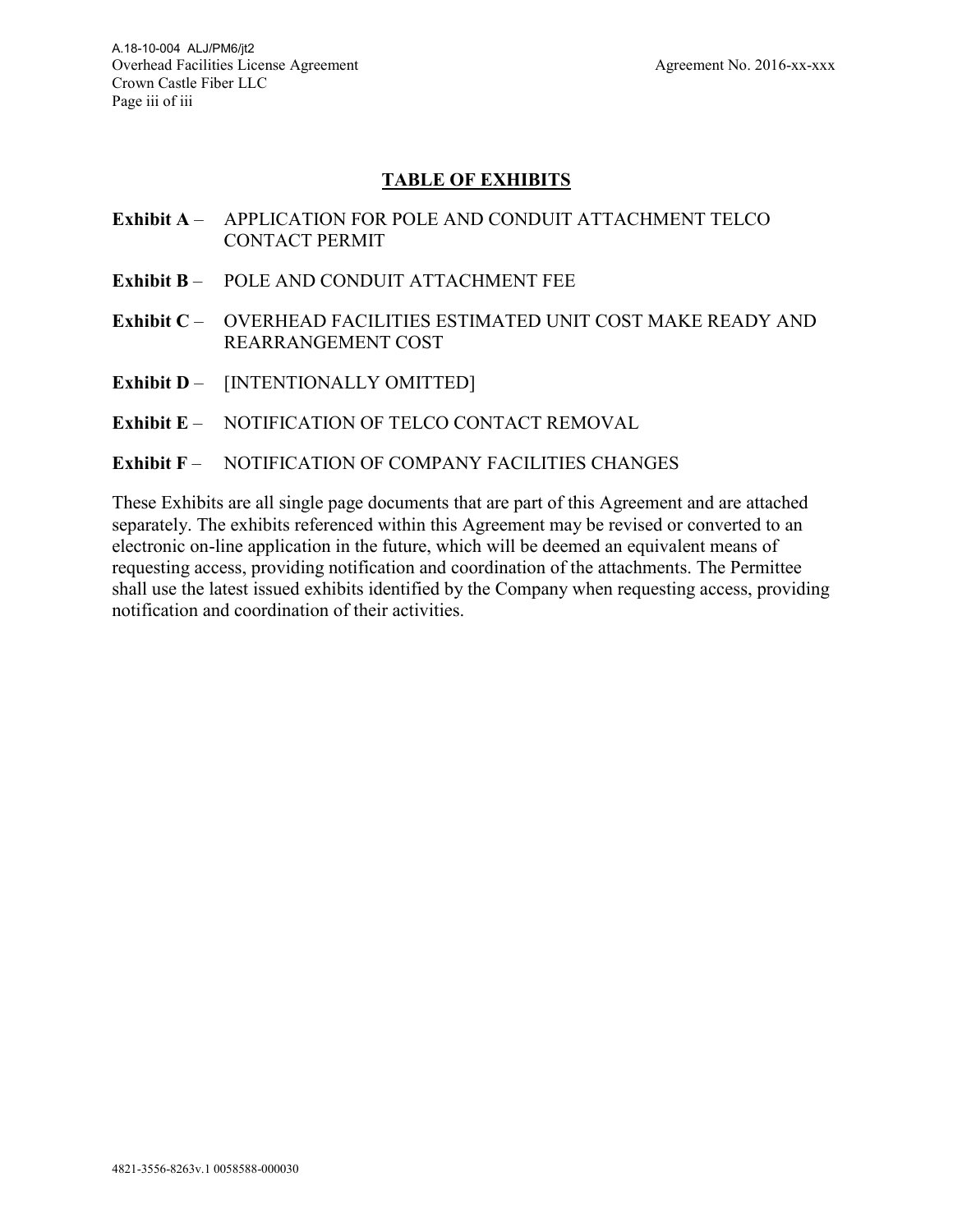#### **OVERHEAD FACILITIES LICENSE AGREEMENT**

This Overhead Facilities License Agreement ("**Agreement**") is entered into by and between Pacific Gas and Electric Company ("**Company**"), a California corporation and Crown Castle Fiber, LLC a New York corporation ("**Permittee**") (together, the Company and Permittee shall be referred to as the "**Parties**"), and in consideration of the mutual promises and agreements set forth herein, the Parties hereby agree as follows:

#### **ARTICLE I SCOPE OF AGREEMENT**

#### **1.1 SCOPE OF LICENSE**

The Company gives Permittee permission, on the terms and conditions stated herein, to install and maintain communications cables and related equipment (hereinafter sometimes collectively referred to as "**Pole Attachment(s)**" or "**Attachment(s)**") in the space below that space assigned for use by electric supply circuits as set forth in General Order (G.O.) 95 of the California Public Utilities Commission (CPUC) on (i) distribution and transmission poles and anchors solely owned or jointly owned by the Company (collectively referred to as "**the Company Pole(s)**, **Overhead Facilities**, or the **Company Facilities**") The Company Overhead Facilities are located on rights-of-way ("the **Company Right-Of-Way**") solely owned or jointly owned or otherwise held and maintained by the Company.

The Company Facilities to be accessed shall be identified by Permittee and submitted to the Company for authorization in the form set forth in Exhibit A.

The term "**Attachment**" shall mean, with respect to the Company Pole(s), a contact on a pole to accommodate or to support a single messenger /strand with single or multiple cables (with the associated guy wire) or piece of equipment (amplifier, power supply, switch and related communication equipment) utilizing one foot (1'-0") or less of vertical pole space. Every additional foot of vertical pole space utilized by cable(s) or a piece of equipment will be considered an additional Attachment. The installation of a single guy wire attached to anchors associated with the Company Poles shall be considered an additional Attachment and is within this Agreement. The installation of risers (irrespective of length) shall be treated as one Attachment and subject to all provisions of this Agreement, except that risers shall not be subject to any attachment fees under Section 8.1.

The electric connection for power supplies shall be governed by the Company's electric tariff and not by this Agreement. If any Attachments include metered or unmetered electrical equipment, Permittee shall notify the Company in writing to arrange for electric service and appropriate billing prior to using the Attachment.

# **1.2 EXHIBITS**

The Exhibits referenced within this Agreement, including the Company's estimated unit cost, may be updated or revised as to format and content, or converted to an electronic on-line application in the future by the Company upon a sixty (60) day notice to the Permittee, in a manner not inconsistent with the CPUC Decision 98-10-058, dated October 22, 1998. The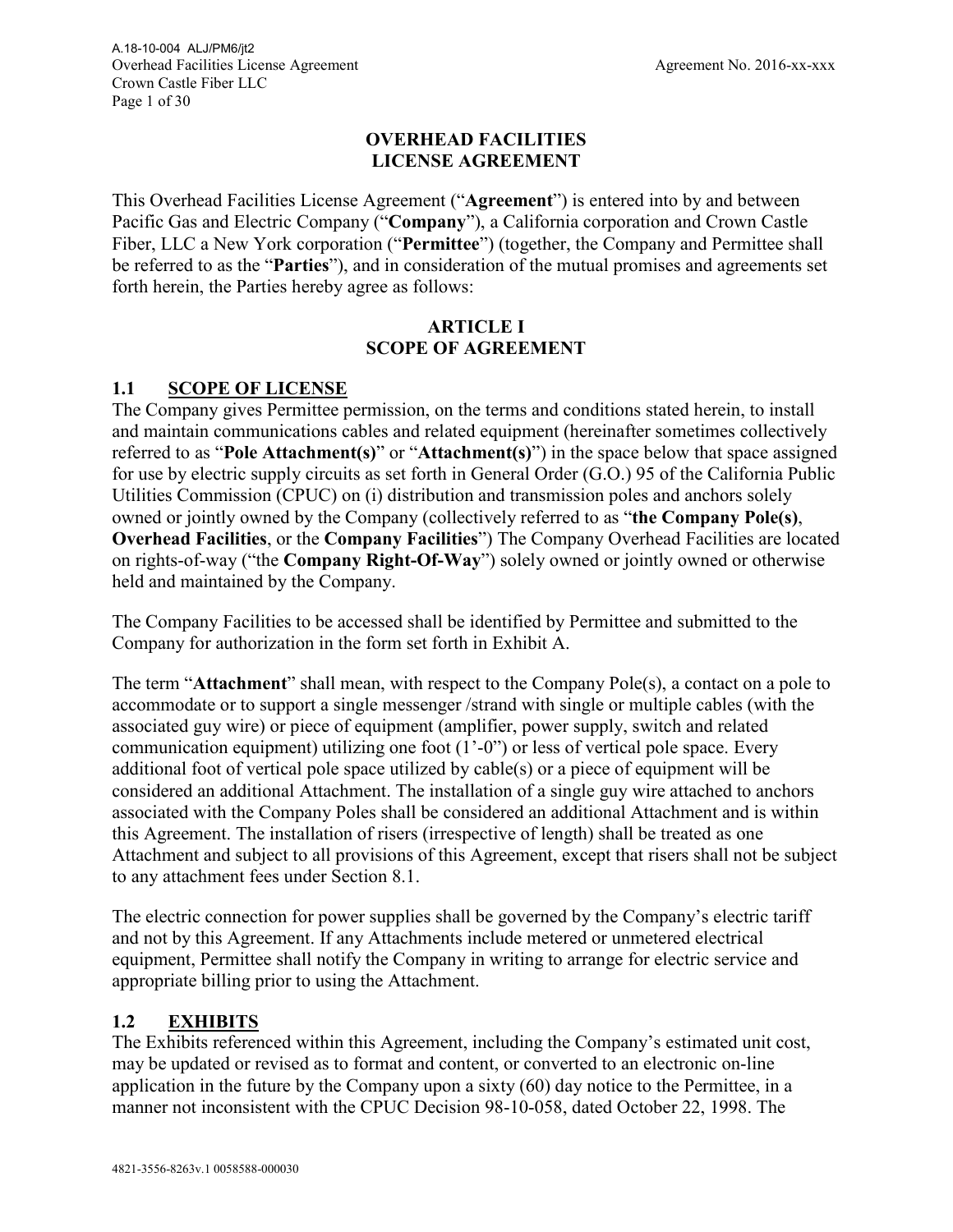Overhead Facilities License Agreement Agreement No. 2016-xx-xxx Crown Castle Fiber LLC Page 2 of 30 A.18-10-004 ALJ/PM6/jt2

Permittee shall use the latest version of the Exhibits provided by the Company to meet the requirements of this Agreement.

# **1.3 THE COMPANY DISCLAIMER.**

Permittee expressly acknowledges that the Company does not represent and warrant that the Company Right-of-Way, whether by easement, franchise, or other form of permission, is broad enough to permit Permittee's Attachments on the Company Facilities or for the exercise by Permittee of any other rights set forth in this Agreement. It shall be the sole responsibility and obligation of Permittee to secure any such further rights or permission for the placement and use of the Permittee's Attachments on the Company Facilities and the Company Right-of-Way as may be necessary, including obtaining any permits required by an authorized permitting agency under the California Environmental Quality Act. Permittee shall obtain any such necessary rights from Granting Authorities. "Granting Authority(ies)" means those persons or entities from whom the Company has received the Company Right-of-Way and includes both governmental and nongovernmental entities and persons. This Agreement does not include a conveyance of any interest in real property or the Company Facilities, and Permittee agrees to never claim such interest.

#### **1.4 ASSIGNMENT AND SUBLEASE.**

This Agreement and the rights, interests and obligations hereunder are being granted in reliance on the financial standing and technical experience of Permittee and are thus granted personally to Permittee and shall not be assigned or delegated, in whole or in part without the prior written consent of the Company, consent of which shall not be unreasonably withheld. Any attempt to assign or delegate without such consent shall be void. Notwithstanding the foregoing, this Agreement may be assigned or delegated in whole or in part by the Company or Permittee without the Other Party's consent for (i) assignments in connection with interests that arise by reason of any deed of trust, mortgage, indenture or security agreement granted or executed by such Party, (ii) assignments to Affiliates, where, in the absence of the other Party's consent thereto the assigning Party retains responsibility for the payment and performance of all of its obligations and liabilities hereunder, (iii) assignments by operation of law in connection with any merger or consolidation of a Party with or into any Person, whether or not the Party is the surviving or resulting Person, or (iv) assignments to a purchaser of all of the outstanding equity securities of, or substantially all of the assets of, either Party. Any assignment that does not comply with the provisions of this Section 1.4 shall be null and void, and the putative assignee shall have no right to attach to the Company Facilities.

Permittee shall not sublease any of the Company Facilities.

#### **1.5 CERTIFICATION OF PERMITEE.**

Permittee warrants it is either (a) a Cable TV company that provides cable service as defined in the Public Utility Code; and/or (b) a telecommunications carrier that has been granted certificates of public convenience and necessity (CPCN) from the CPUC. Permittee warrants that its certificate(s) authorizes it to use governmental Rights-of-Way for the purposes of this Agreement.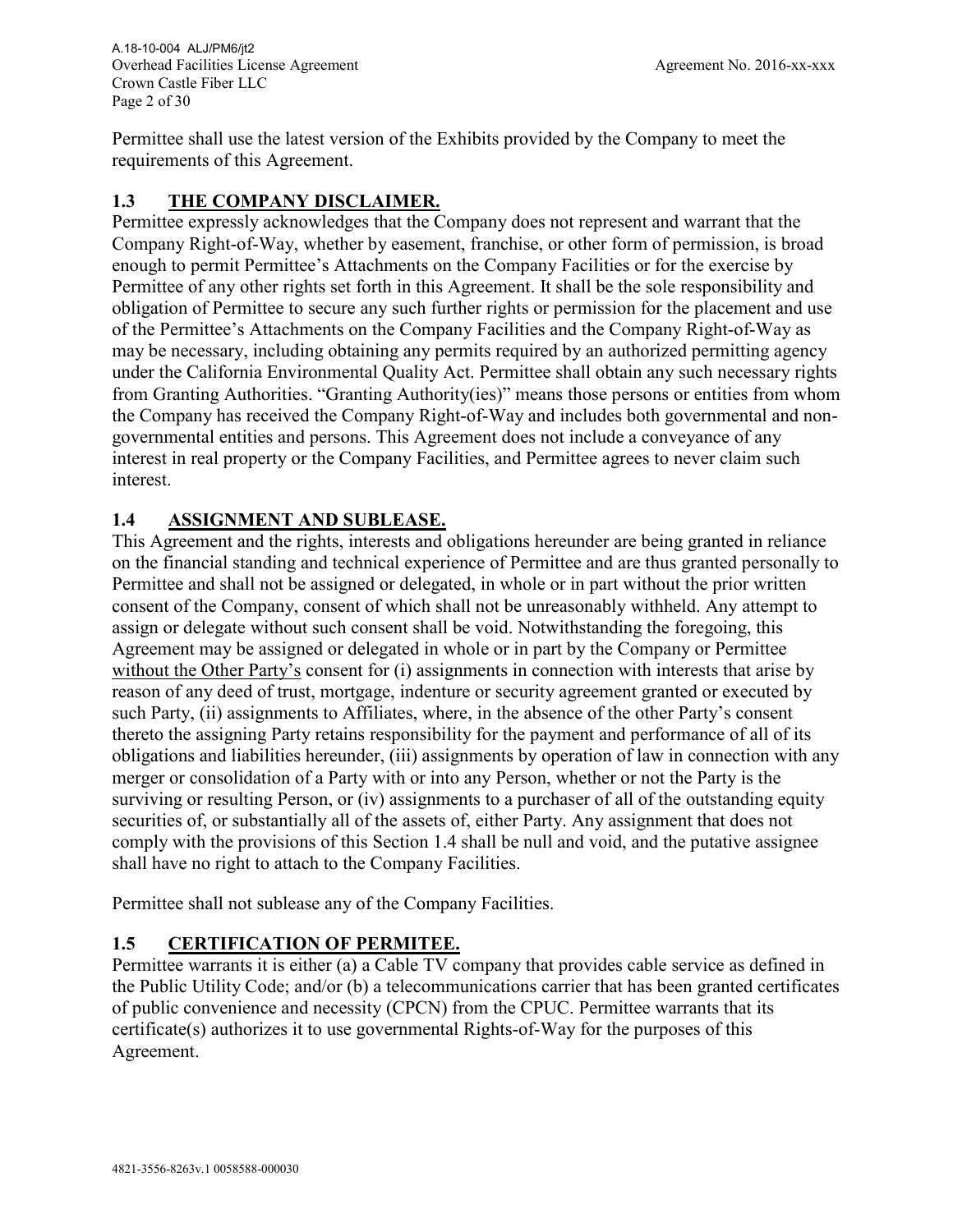Overhead Facilities License Agreement Agreement No. 2016-xx-xxx Crown Castle Fiber LLC Page 3 of 30 A.18-10-004 ALJ/PM6/jt2

The Permittee also represents that it is an entity which is governed by CPUC Decision 98-10-058 and subsequent rulings applying to this decision, and as such has the right-of-way for nondiscriminatory access to the Company Facilities.

# **1.6 COMMERCIAL MOBILE RADIO SERVICE (CMRS)**

Permittee further warrants that it is not entering into this Agreement for the purpose of providing a commercial mobile radio service (CMRS) as defined in the Federal Telecommunications Act of 1996. Permittee further warrants that it shall not install or maintain any Attachments (e.g., antennas or similar equipment) to Company Facilities used in connection as a CMRS provider. For purposes of this Agreement, the term CMRS includes the term "wireless" and service provided by any wireless real time two-way voice communication device, including radiotelephone communications used in cellular telephone service, personal communication service, or the functional or competitive equivalent of a radio-telephone communications line used in cellular telephone service, a personal communication service, specialized mobile radio service, or a network radio access line.

#### **ARTICLE II EFFECTIVE DATES OF AGREEMENT AS LICENSE**

# **2.1 LICENSE**

(a) This Agreement as a license is given pursuant to the authority of, and upon, and subject to, the conditions prescribed by G.O. 69-C of the CPUC, dated and effective July 10, 1985, which by this reference is incorporated herein. This license is effective the date it is signed and delivered by the Company, and will terminate based on any of the terms and conditions set forth in this Agreement. The Company Attachment rates will be calculated on a year-to-year basis, under the terms of Section 8.1. No Permittee use of any Company Facilities shall create or vest in Permittee any ownership or property rights herein; Permittee's rights hereunder shall be and remain a mere license, but subject to CPUC Decision 98-10-058 dated October 22, 1998, as amended as of the effective date of this Agreement.

(b) Pursuant to G.O. 69-C this license is conditioned upon the right of the Company, either upon order of the CPUC, or upon the Company's own decision to commence or resume the use of the property in question whenever, in the interest of the Company's core utility service to its patrons or customers, it shall appear necessary or desirable to do so. The Company will use commercially reasonable efforts to accommodate relocations, rearrangements and replacements under Sections 7.2 and 7.4.

(c) Notwithstanding anything in this Agreement to the contrary, including Article IX ("Dispute Resolution"), interpretation of the meaning and effect of G.O. 69-C in this Agreement shall be in the exclusive jurisdiction of the CPUC.

#### **2.2 CHALLENGE TO AGREEMENT**

If a Granting Authority, in any forum, in any way challenges, disputes, or makes a claim against the Company's authority to grant this license, the Company shall give Permittee reasonable notice of same. The Company reserves the right in its sole discretion to require Permittee to remove its Attachments from the Company Facilities which are the subject of the challenge,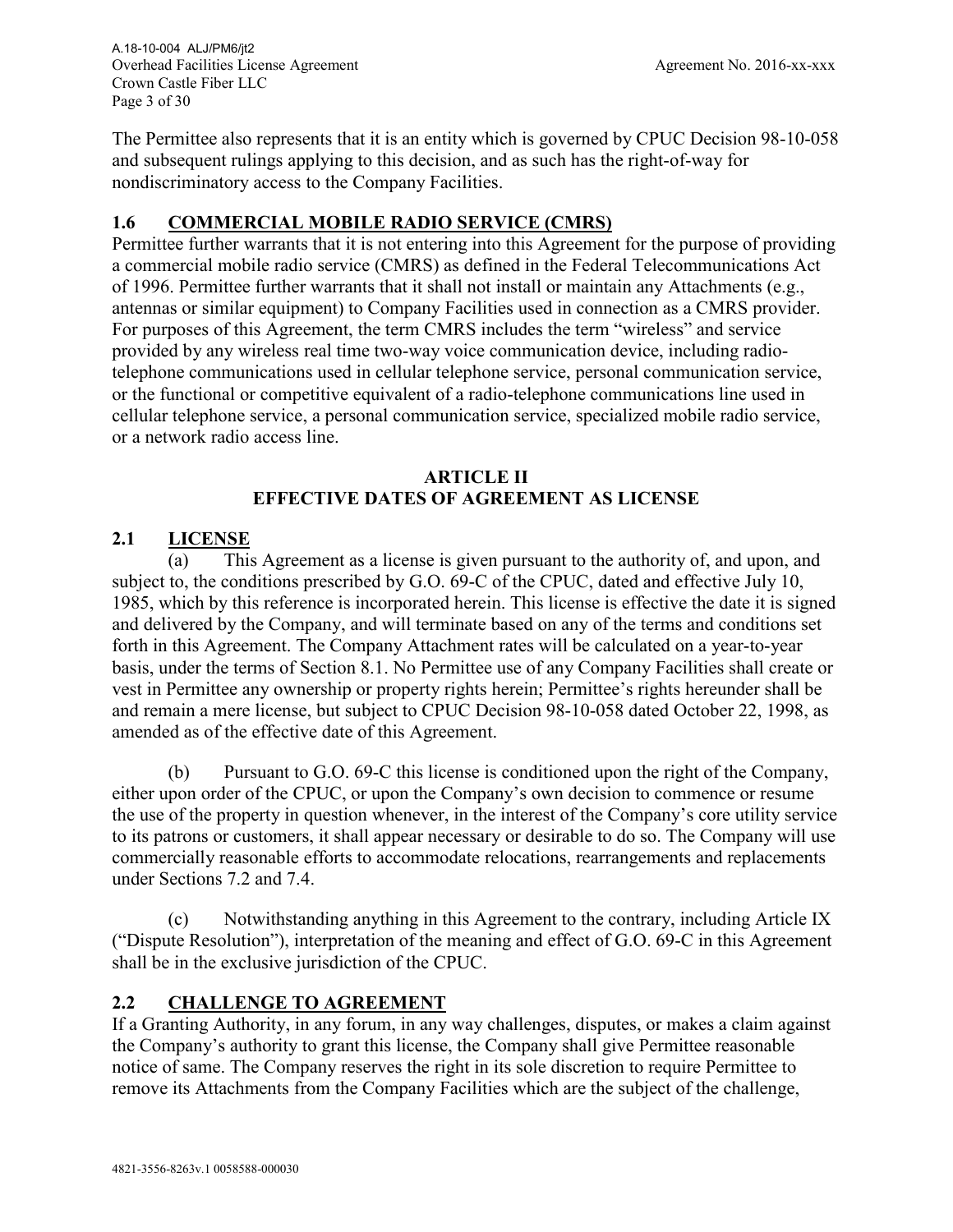Overhead Facilities License Agreement Agreement No. 2016-xx-xxx Crown Castle Fiber LLC Page 4 of 30 A.18-10-004 ALJ/PM6/jt2

dispute or claim, within thirty (30) days or less (as required by the Granting Authority or statute) of written notice from the Company. Permittee shall, upon such notice, relinquish use of the Company Facilities, and remove any Attachments promptly prior to the last date specified in the notice. Notwithstanding the above, if within the period described above, Permittee obtains an order from a court or regulatory agency with jurisdiction over the challenge, dispute or claim against the Company's authority to grant this license, which order allows Permittee to remain attached to the Company Facilities, Permittee shall be allowed to remain on the Company Facilities under the terms of that order, until a final decision or judgment is made at the highest level desired by Permittee. In the event of such contest, Permittee shall indemnify and hold the Company harmless from any expense, legal action, or cost, including reasonable attorneys' fees, resulting from the exercise of Permittee's right to contest under this Section at Permittee's sole expense.

#### **2.3 TERM OF AGREEMENT**

This Agreement is for a term of **five (5) years** from the date it is signed by the Company. The Company Attachment rates will be calculated on a year-to-year basis, under the terms of Section 8.1.

## **ARTICLE III PLACING ATTACHMENTS**

#### **3.1 PROCESS FOR ATTACHING TO THE COMPANY FACILITIES.**  (a) **Request For Information**

Permittee may, from time to time, submit a written request for information about the availability of space on the Company Facilities. The request for information must include the proposed route. Permittee agrees to pay in advance all of the Company's estimated unit costs currently in effect to respond to the request for information. The total cost for providing the information is reconciled based on actual cost at the end of the project. The Company's estimated unit costs are set forth in Exhibit C.

#### (b) **Request For Access**

If Permittee desires to add new facilities, rebuild existing facilities or overlash to existing cables on the Company Facilities, it must submit a request for access using Exhibit A and include the following information for the identified facilities:

- **For Company Pole Attachments** grade and size of attachment(s), size of cable bundle, average span length, wind loading of their equipment, vertical loading, and bending moments.
- **For Underground Facilities** [Intentionally omitted.]

Using this data the Company will do engineering evaluations to determine rearrangement, (including replacement, if necessary) or modifications of the Company Facilities to accommodate the attachment. Permittee shall not install any Attachments on or in the Company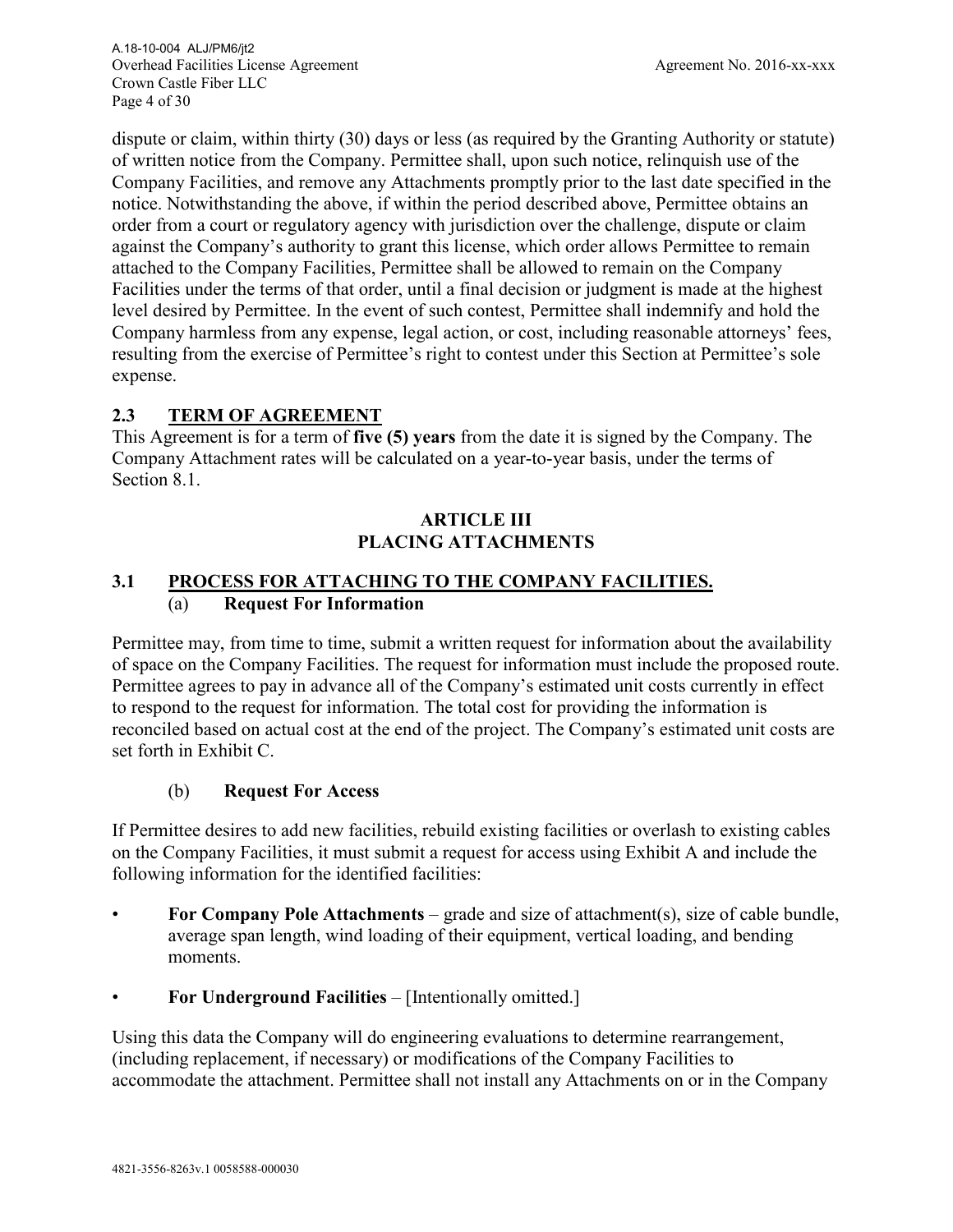Facilities without first securing the Company's written authorization, unless 45 days have run from the time of request of access and Company has provided no response.

Permittee agrees to pay in advance all of the Company's estimated unit costs to respond to the request for access. The cost is reconciled based on actual cost at the end of the project. The Company's estimated unit costs are set forth in Exhibit C.

Alternatively, if the Permittee meets the qualifications established by the Company guidelines, it may at its expense do the engineering evaluations to determine and identify the required make ready work. The Company reserves the right to check the accuracy of the Permittee's engineering evaluations and if relevant errors are found, the Permittee shall be notified and advised to resubmit its request with accurate information. If relevant errors result in a request for access that results in an infraction of the applicable codes and standards, Permittee agrees to reimburse the Company for the actual cost of checking the Permittee's initial and resubmitted engineering evaluation.

# (c) **Make Ready Work**

Make Ready work is the process of completing rearrangements on or in Company Facilities to create space for the Permittee's attachments, or replacing the existing facilities.

Permittee agrees to pay in advance all of the Company's estimated unit costs to respond to and perform the make ready work at Permittee's expense. The Company cost is reconciled based on actual cost at the end of the project. The Company's estimated unit costs are set forth in Exhibit C. Alternatively, the Company will at its discretion allow Permittee to perform the make ready work at Permittee's expense.

#### **3.2 ADDITIONAL ATTACHMENTS**

Permittee shall not install any additional Attachments on or in the Company Facilities without first securing the Company's written authorization, unless 45 days have run from the time of request to install and Company has provided no response. The Application for Pole and Conduit Attachment Contact Permit attached as Exhibit A shall be used for all requests for attachments to the Company Facilities.

Notwithstanding this, for service drop attachments, the Permittee may attach a single cable to provide service to a customer on the closest available service/clearance pole without prior written authorization by the Company. Within ten (10) days of any such installation, the Permittee shall submit an application to the Company using the Pole and Conduit Attachment Contact Permit attached as Exhibit A with Parts 1 & 3 completed and the installation date noted. Each application for service/clearance pole(s) shall include supporting documentation certifying that the Permittee has evaluated each attachment(s) prior to installation and concluded that the attachment conforms with all applicable codes and standards. Upon review, in the event that the Company determines the attachment(s) is noncompliant, the Permittee shall take any actions necessary to correct the condition and that Permittee agrees to be bound by the terms of the License Agreement.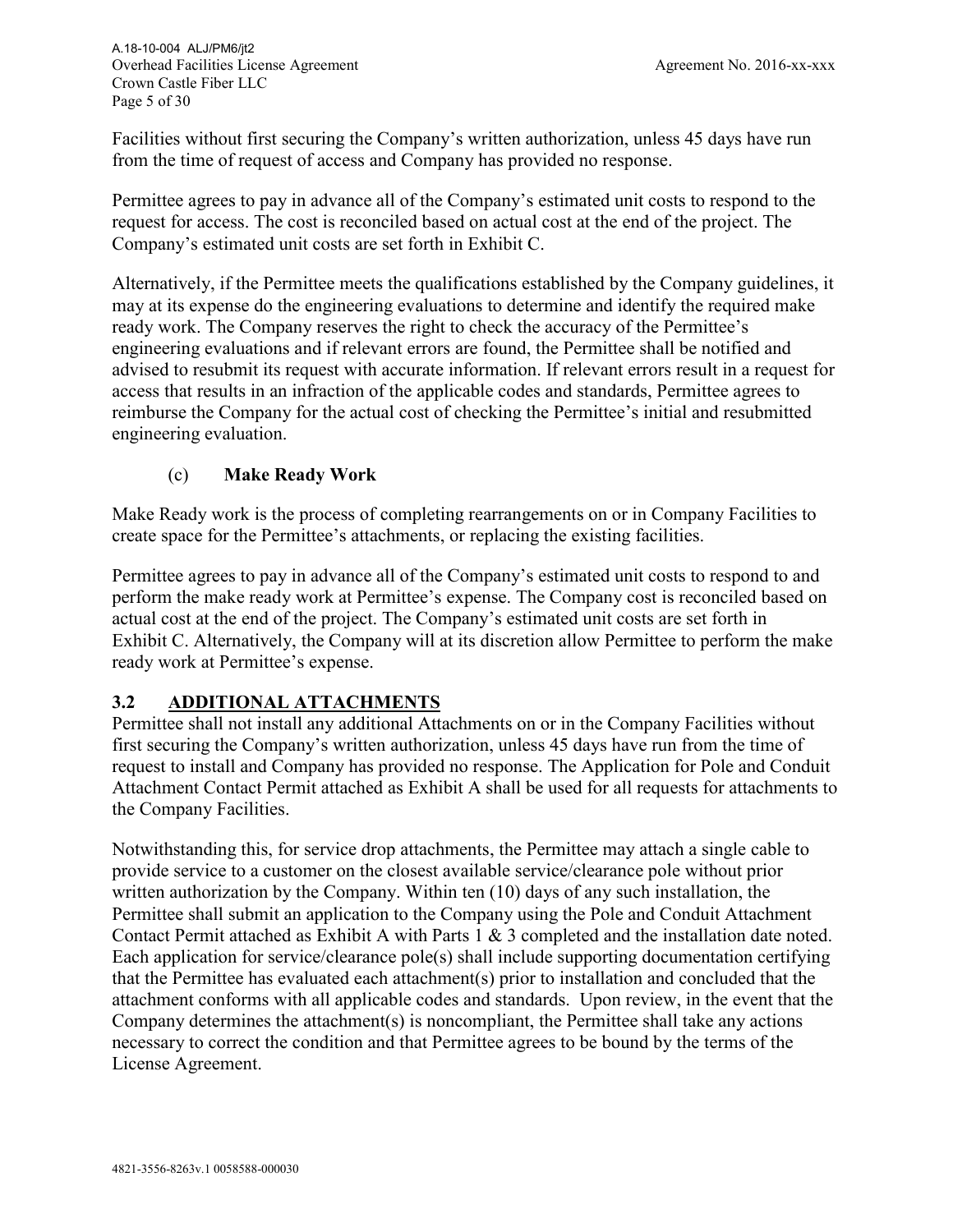# **3.3 NO THIRD-PARTY ATTACHMENT**

Permittee shall not, without the prior consent in writing of the Company, assign, transfer, sublet or permit any other person or entity to over lash or to make any physical contact or attachment to any of Permittee's facilities which are supported by or placed in or on the Company Facilities. Any attempted assignment in contravention of this Section shall be null and void and shall be grounds for the Company to terminate this Agreement. Subject to the foregoing, and Section 1.4, Assignment, this Agreement shall inure to the benefit of and be binding upon the respective heirs, administrators, executors, successors and assigns of the parties hereto.

# **3.4 INCREMENTAL PROPERTY RIGHTS, AND COSTS:**

(a) If any time during this Agreement a Granting Authority of the Company makes a demand for additional compensation or indicates its intent to reopen, renegotiate or terminate the Company's franchise, easement, license or other agreement establishing the Company's rights in the Company Right-of-Way as a direct result of the existence of this Agreement, the Company shall promptly notify Permittee. After conferring with the Company and allowing the Company an opportunity to resolve the issue, Permittee may attempt at Permittee's expense to resolve the issue with the Granting Authority through negotiation or settlement. Any decision to commence litigation on behalf of or in the name of the Company shall be in the sole discretion of the Company, and any subsequent litigation, whether brought by the Company at Permittee's request or by such third party Granting Authority, shall be conducted at Permittee's expense, but under the Company's direction and control with respect to any issues materially affecting the Company's rights in the Company Right-of-Way. If the dispute is resolved through negotiation or settlement approved by Permittee (which approval will not be unreasonably withheld), and such resolution requires the payment of additional consideration by the Company, Permittee shall reimburse the Company for the amount of such additional consideration, to the extent such amount is due to Permittee's presence on or in the Company Facilities. If the dispute is resolved through litigation in accordance with the foregoing and the judgment resulting there from requires the payment of additional consideration by the Company, Permittee shall reimburse the Company for the amount of such additional consideration to the extent such amount is due to Permittee's presence on or in the Company Facilities. If Permittee possesses the power of eminent domain within the relevant jurisdiction, Permittee shall have the right, in its sole discretion, independently of the Company to seek resolution of such a dispute by exercising such power of eminent domain, provided that Permittee shall pay all costs of such exercise. Permittee's obligation to reimburse the Company for the amounts of additional compensation due to Granting Authorities shall survive this Agreement.

(b) Notwithstanding the foregoing, the Company after conferring with Permittee at any time and in the Company's sole discretion, may require that Permittee discontinue such attempts to resolve issues with a particular governmental Granting Authority by litigation or otherwise; provided that, such requirement of the Company notwithstanding, Permittee may still continue to attempt to resolve such issues independently of the Company, by litigation or otherwise, so long as the Company is not named, joined or otherwise included as a party or principal in any such litigation or other attempt; and provided further that the foregoing shall not be deemed to prohibit Permittee from exercising any eminent domain rights that Permittee is authorized to pursue within the relevant jurisdiction.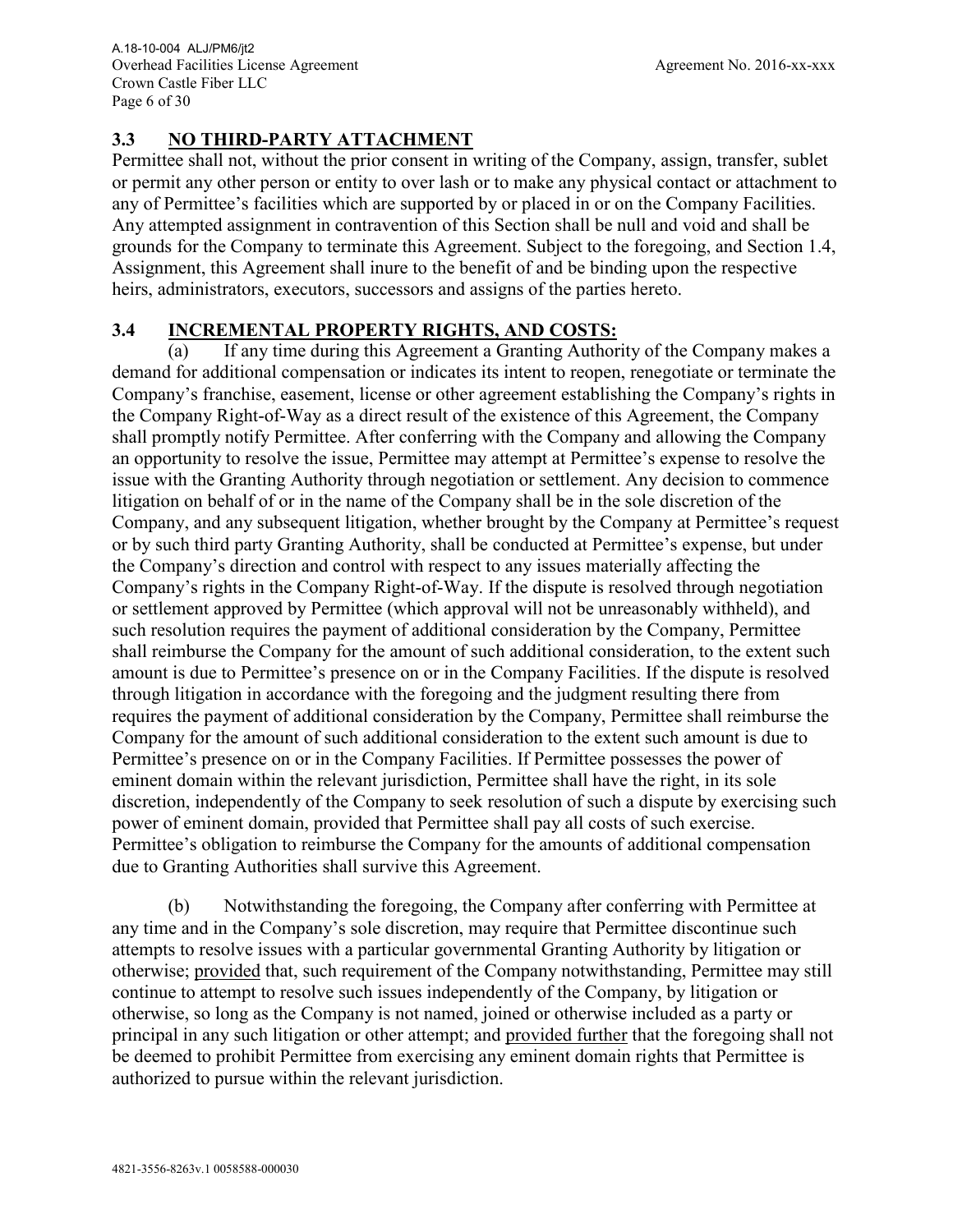#### **3.5 INNER DUCT INSTALLATION**

[Intentionally omitted.]

#### **ARTICLE IV COMPLIANCE WITH LAW AND SAFETY REQUIREMENTS**

#### **4.1 APPLICABLE LAW AND REQUIREMENTS.**

(a) The Permittee shall install and maintain the Attachments in conformity with all applicable laws, rules, and regulations of state and federal governments, agencies, and other governmental authorities, including, but not limited to, the rules, regulations, and orders of the CPUC, and in conformity with any safety standards or requirements as may be required or specified by the Company in its sole, good faith discretion, and including obtaining any permits required by an authorized permitting agency under the California Environmental Quality Act. All Company Pole Attachments must adhere to the clearance, separation, wind loading and dead-end tensions and other requirements of G.O. 95 of the CPUC or any successor and standards or requirements as may be specified by the Company.

(b) [Intentionally omitted.]

(c) The Permittee shall be solely responsible for the Attachments and shall take all necessary precautions during installation, and maintenance on or near the Company Facilities and the Company Right-of-Way so as to protect all persons and the property of the Company and others from injury and damage. Without limiting the foregoing and without assuming any obligation to maintain or monitor the Attachments, if the Company believes that Permittee's Attachments are in any way endangering any person or property, or are in noncompliance with any requirement referenced in Sections 4.1(a) or (b) above (a "**Hazardous Condition**"), the Company may, in its sole discretion, take any steps it deems necessary to remedy the Hazardous Condition; in which case Permittee shall be required to reimburse the Company for its actual costs. Notwithstanding the above, the Company shall take reasonable action to notify Permittee of any Hazardous Condition that does not require immediate attention, and where feasible, allow Permittee to correct the Hazardous Condition prior to any corrective action taken by the Company. In addition, if the Company notifies Permittee of any Hazardous Condition, Permittee shall remedy such condition promptly and in no case later than ten (10) days after receipt of such notice.

#### **4.2 WORK ON COMPANY POLES**

Permittee and its duly authorized contractors, agents and employees ("**Permittee's Workers**") shall avoid directly climbing the Company Poles and, if possible, use a ladder or bucket truck to perform work on the Company Pole Attachments. If the use of a ladder or bucket truck is not feasible, Permittee's workers shall exercise best efforts to make certain that the poles or structures are strong enough to safely sustain the workers' weight or the change in applied stress before climbing any poles or structures. **HOWEVER, IN NO EVENT SHALL PERMITTEE'S WORKERS CLIMB OR MAKE CONTACT WITH ANY PORTION OF THE ELECTRIC SUPPLY SPACE ON THE COMPANY POLES, INCLUDING WITHOUT LIMITATION THE WIRES, CABLES, RISERS, CONDUIT, CROSS ARMS**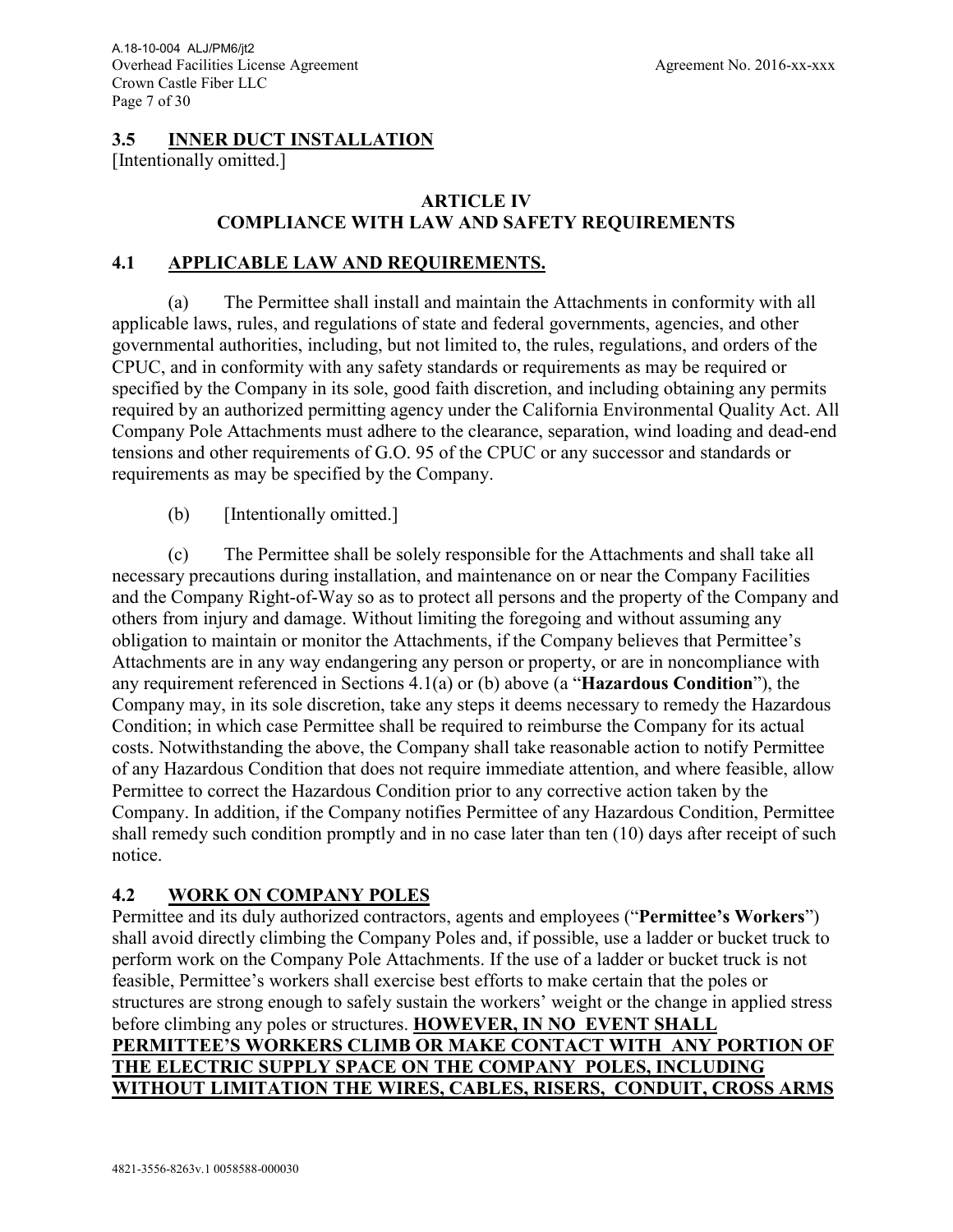# **AND OTHER APPLIANCES OR OTHER ELEMENTS OF THE COMPANY'S**

**ELECTRICAL SUPPLY SYSTEM.** All work on the Company Poles, or under this Agreement to be performed in the proximity of energized electrical conductors shall only be performed by qualified electrical workers in accordance with Title 8 -- State of California High Voltage Safety Orders as amended. Permittee shall provide the Company forty-eight (48) hours advance notice by calling the Company's designated representative before any work is performed on the Company Overhead Facilities when an electric service shutdown is not required. If an electric service shutdown is required, the Permittee shall arrange a specific schedule with the Company prior to performing any work on the Company Overhead Facilities. The Company reserves the right to an authorized employee or agent of the Company being present when the Permittee's employee's, agents, or contractors will be permitted to work in secured areas where safety or system reliability of the Company Overhead Facilities are an issue. Permittee agrees to pay the Company for such Company's employee based upon the Company's then current fully loaded labor rate.

# **4.3 ACCESS TO THE COMPANY UNDERGROUND FACILITIES**

[Intentionally omitted.]

# **4.4 WORK PRIORITY**

Permittee's workers shall conduct its work so as not to interfere or delay any other work performed or scheduled to be performed by the Company or its authorized agents on or near the Company Facilities or the Company Right-of-Way. The Company and its authorized agents shall have priority to access the Company Facilities and the Company Rights-of-Way at any time and Permittee's workers must adhere to any requests made by the Company to modify or interrupt the work of Permittee's workers.

#### **4.5 MAINTENANCE OF ATTACHMENTS.**

Permittee shall, at its sole expense, keep in good repair and maintain its Attachments. Permittee shall also operate and maintain its Attachments in conformity to CPUC General Orders, the National Electrical Safety Code, the National Electrical Code and all other applicable ordinances, statutes, regulations and laws. If the Company determines that Permittee is not in compliance with any of these applicable requirements, the Company shall inform Permittee in writing and such Hazardous Conditions shall be remedied per Sections 4.1(a) or (b). If an electric service shutdown is required, the Permittee shall arrange a specific schedule with the Company prior to performing any work on the Company Facilities. Emergency restoration of service and maintenance shall be performed per Section 7.7.

#### **4.6 SERVICE CONNECTION/DISCONNECTION**

Any electrical service connection or disconnection to the Permittee's Attachments from the Company's overhead or underground electric supply system shall only be performed by the Company in accordance with the Company's rates, applicable tariffs, and CPUC Rules and Regulations.

#### **4.7 IDENTIFICATION TAGS**

Permittee shall identify its Attachments to the Company Facilities using weather and corrosive resistant tags (capable of lasting the life of the attachment). The tags shall include Permittee's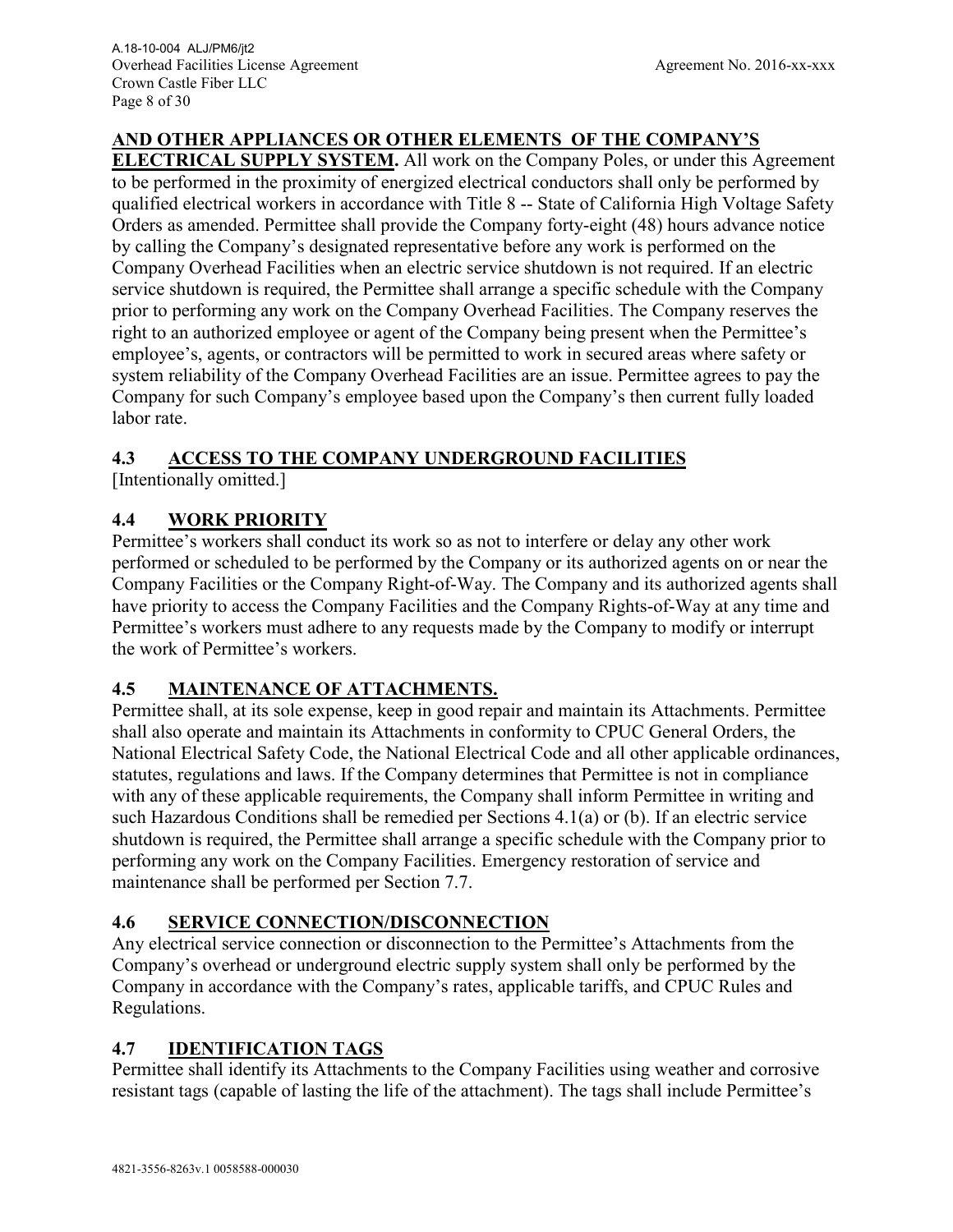Overhead Facilities License Agreement Agreement No. 2016-xx-xxx Crown Castle Fiber LLC Page 9 of 30 A.18-10-004 ALJ/PM6/jt2

corporate name legible from the ground, a 24-hour emergency contact number and identify the Company as the licensor. The tag shall be attached in the zone on the pole where Permittee's cable and equipment are located. If adequate identification of all Attachments are not added by the Permittee pursuant to this Agreement, the Company may identify Permittee's facilities and all incurred cost shall be reimbursed by the Permittee.

#### **4.8 POLE PROTECTION**

For new construction, replacements, rebuilds and upgrades of the Permittee's facilities, the Permittee shall use, in areas where there is potential for trees to damage poles and to the extent where reasonably available, at the time of attachment to a pole, break-away fasteners or cross arms designed such that in the event a falling tree or other foreign object comes in contact with Permittee's cable in mid-span, the cross arm, bolt or lashing attaching the cable to the pole will fail before the pole fails. Permittee may, with the Company's written consent, use alternative designs capable of accomplishing equivalent results to preserve the pole. Regardless of the presence of breakaway fasteners or the Company-approved alternative design, Permittee shall be responsible for all costs associated with replacing a pole that failed due to Permittee's Attachments. Permittee will comply with any CPUC orders and revisions regarding design and construction standards.

# **4.9 POLE TREATMENT**

Permittee shall treat with a chemical solution of copper napthenate or the Company approved equivalent all cuts created on new and existing poles by Permittee to accommodate an Attachment, including but not limited to, gains and through holes.

#### **ARTICLE V INDEMNIFICATION AND LIABILITY**

# **5.1 INDEMNIFICATION.**

(a) The Parties agree to bear any and all "Losses" (defined below) which arise out of or are in any way connected with the performance of this Agreement as set forth in this section. All losses, fines, penalties, claims, demands, legal liability, damages, attorneys' fees, costs of investigation and litigation, expenses, settlements, verdicts, awards or judgments (collectively, "Losses") connected with or resulting from injury to or death of any person (including employees of the Parties), damage to or destruction of any property (including property of the Parties), damage to the environment or any natural resources, or violation of any local, state or federal law, rule or regulation, including but not limited to environmental laws and regulations, however caused on either Party shall be borne as follows:

> (1) Any Losses arising from injury to or death of an employee, contractor, subcontractor, or agent of a Party or arising from damage to or destruction of any property of a Party shall be borne by such Party, and such Party shall defend, indemnify and hold harmless the other Party and each of its officers, directors, partners, employees, and agents ("**Indemnitees**") against such Losses, excepting only Losses as may be caused by the sole negligence or willful misconduct of the Indemnitees.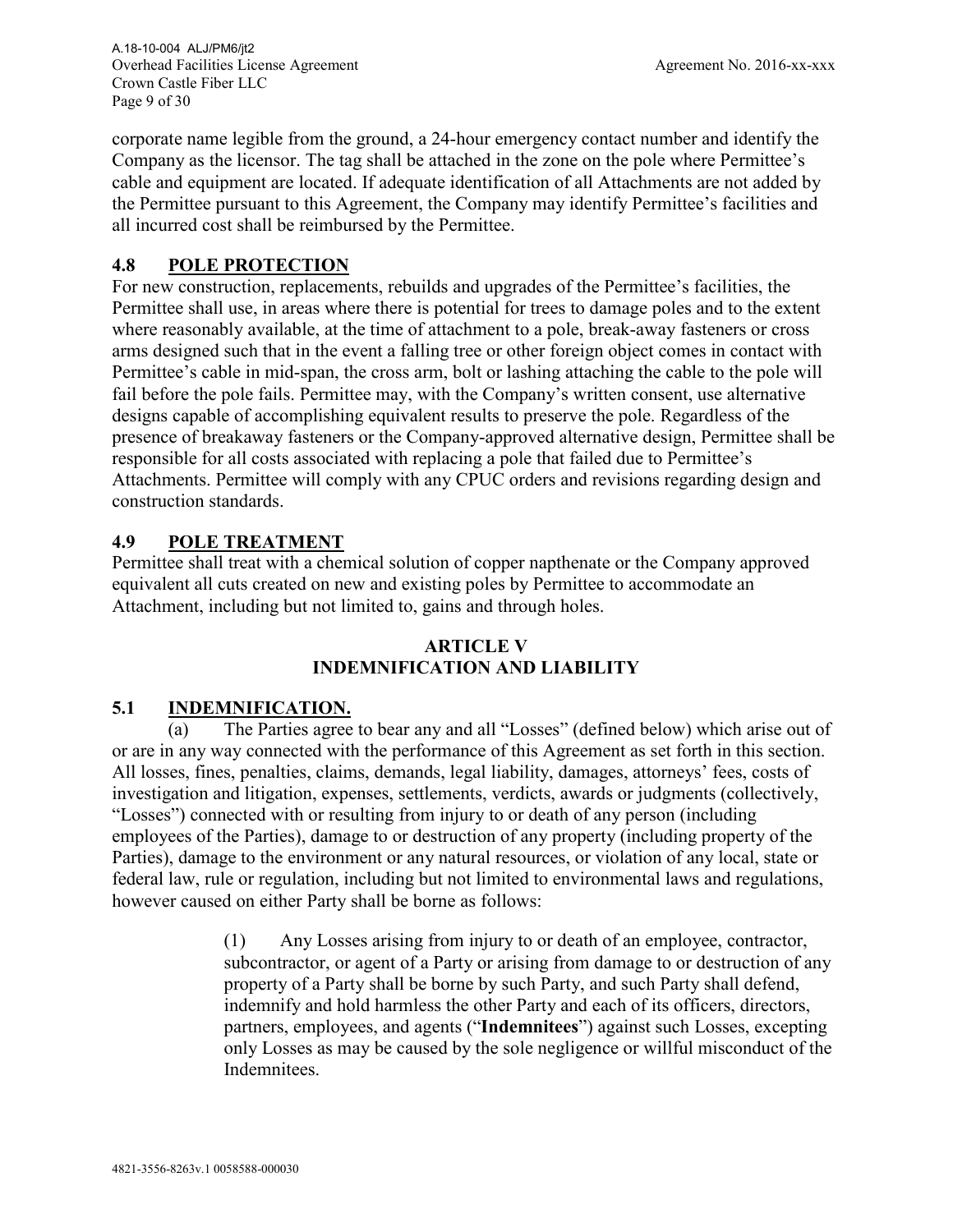(2) Excepting Losses arising from injury to or death of an employee, contractor, subcontractor, an agent of a Party or arising from damage to or destruction of any property of a Party, any Losses caused by the joint or concurrent negligence of the Parties or their respective contractors or agents, or by the failure of the Parties to observe or perform any obligation hereunder, shall be borne by the Parties according to their degree of fault.

(3) Any Loss caused by the climbing or entering the Company Facilities by the employee, agent, contractor or subcontractor of a Party shall be borne solely by such Party.

(4) Any Loss caused by the sole act or omission of a Party shall be the responsibility of that Party.

If either Party, as the result of any claim for Losses, should be compelled to pay damages to a greater extent than specified in this section, such Party shall have, to the extent of the excess so paid by it, the right of contribution from the other Party.

(b) Notwithstanding the foregoing, Permittee shall indemnify, defend and hold harmless the Company, its officers, directors, partners, agents, and employees (collectively, "the **Company Indemnitees**") from and against all claims, demands, losses, damages, expenses, and legal liability connected with or resulting from (i) interruption, discontinuance or interference with Permittee's service to any of its customers or economic and any economic or commercial loss of Permittee's customers, resulting there from (but only to the extent of Permittee's customers' claims, not those of the Company), with the exception of claims, demands, losses, damages, expenses, and legal liability arising solely from the gross negligence or willful misconduct of the Company or the Company's agents, employees or independent contractors who are directly responsible to the Company; (ii) Permittee's failure to comply with applicable rules, regulations or safety standards; and (iii) any and all claims or assessments of any kind or nature, including increased franchise fees, right-of-way or easement fees, made or asserted against the Company Indemnitees by any third party, including any Granting Authority, franchise authority, governmental authority or other property owner as a result of Permittee's use of, or failure to relinquish use of the Company Facilities or remove any Attachments as may be required by the Company pursuant to Article X Termination. Regardless of fault on behalf of Permittee, the Company shall exercise reasonable commercial effort toward restoring the Company's service to its customers in accordance with the Company's customary procedures and priorities, to enable Permittee to restore Permittee's Attachments on the Company Facilities and to resume service to Permittee's customers so as to minimize any and all losses once an interruption, discontinuance or interference with a Party's service to its customers occurs. Nothing in this Article V or Section 5.1 shall affect the application of the provisions of Section 12.14 "No Third Party Beneficiaries". Under no circumstance shall either Party have the authority to admit any liability on behalf of the other.

(c) Any Party seeking indemnification hereunder ("**Indemnitee**") shall notify the other party ("Indemnitor") of the nature and amount of such claim and the method and means proposed by the Indemnitee for defending or satisfying such claim within a reasonable time after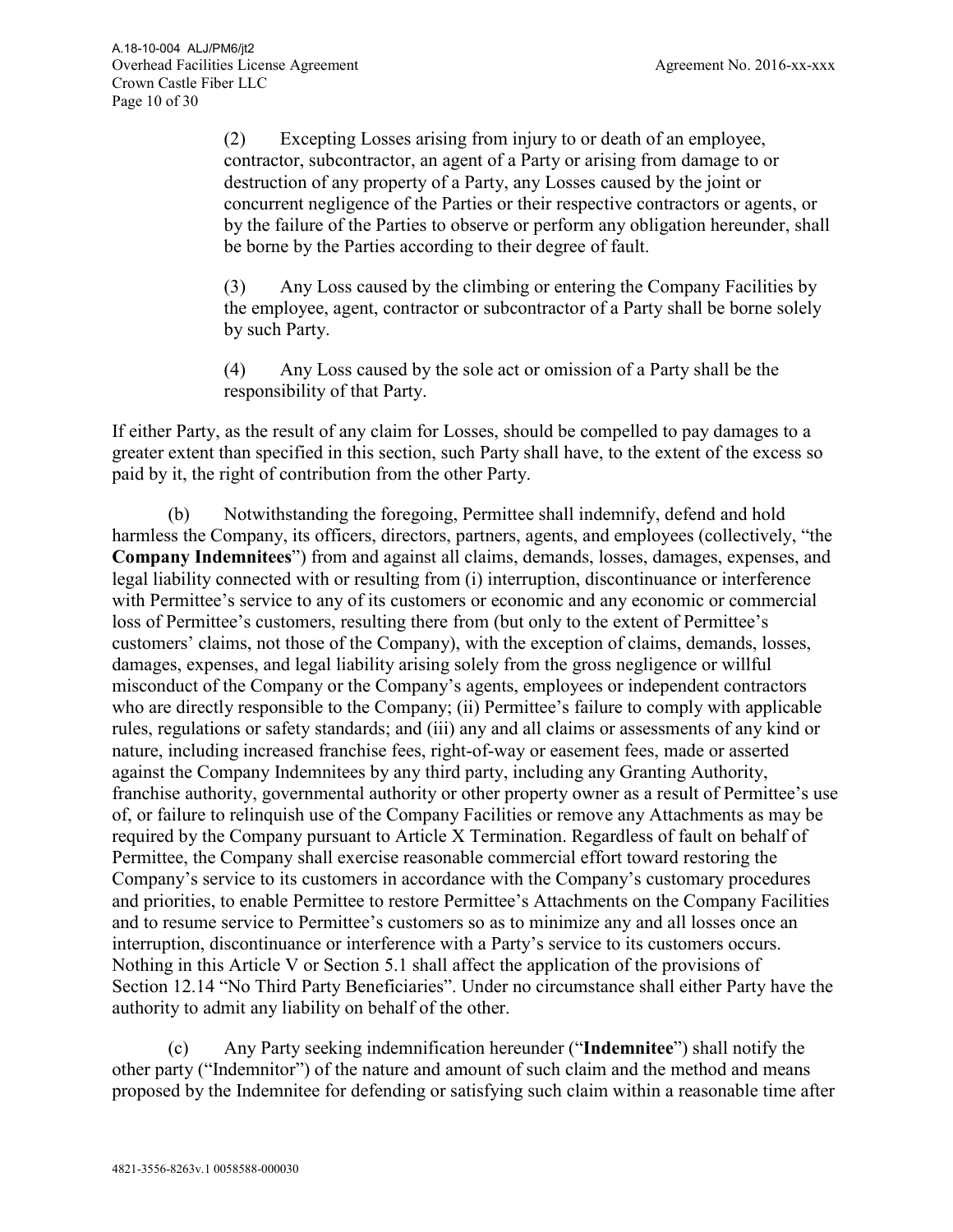the Indemnitees receives written notification of the claim. The Indemnitees shall consult with the Indemnitor respecting the defense and satisfaction of such claim, and the Indemnitee shall not pay or settle any such claim without the prior written consent of the Indemnitor, which consent shall not be unreasonably withheld or delayed; provided, however, that the Indemnitee's failure to give such notice shall not impair or otherwise affect the Indemnitor's obligation to indemnify against such Claim except to the extent that the Indemnitor demonstrates actual damage caused by such failure.

# **5.2 AD VALOREM INDEMNITY**

If the ad valorem property taxes, special assessments, local improvement district levies, or other levies or taxes (collectively, "**Ad Valorem Taxes**") or bases for ad valorem taxation payable by the Company with respect to the Company Facilities increase as a result of the Permittee's Attachments, or the Ad Valorem Taxes increase or change due to any construction, installation or improvements provided pursuant to this Agreement, the Company shall deliver to Permittee copies of the relevant tax bills and supporting materials along with a detailed calculation of such taxes to be paid by Permittee only to the extent such Ad Valorem Tax exceeds the amount which the Company would otherwise pay. Within thirty (30) days Permittee shall pay or reimburse the Company for such amounts. Permittee may make such reimbursements or payments under protest, in which event Permittee and the Company shall attempt to agree upon a calculation of the amount payable by Permittee. If agreement cannot be reached, either party may refer the dispute to mediation in accordance with the provisions of Article IX. Permittee also shall be responsible for timely payment of any Ad Valorem Taxes or other taxes and fees levied against the Permittee's Attachments or other of Permittee's property or equipment located on the Company Facilities or the Company Right-of-Way that are billed directly to Permittee by the taxing authority. However, in the event the same property or interests are assessed an Ad Valorem Tax or sales or use tax in the same year to both the Company and Permittee, each party agrees to promptly notify the other upon becoming aware thereof to cooperate with the other in seeking appropriate redress from the authority or authorities assessing the property or imposing the tax; and, provided the Company has notice of such potential double taxation, the Company agrees at Permittee's request, not to pay such tax and seek reimbursement from Permittee without having first protested, at Permittee's expense, the assessment at the appropriate administrative level.

# **5.3 DEFENSE OF CLAIMS**

Both parties shall, on request, defend any suit asserting one or more claims covered by the indemnities set forth in Sections 5.1(a). Permittee shall, on the Company's request, defend any suit asserting one or more claims covered by the indemnities set forth in Sections 5.1(b) and 5.2. The indemnifying party shall pay any costs that may be incurred by the Indemnitees in enforcing such indemnity provisions, including reasonable attorney's fees.

# **5.4 LIMITATION OF LIABILITY**

In no event shall the total cumulative liability of the Company, arising out of or in connection with the use of the Company Facilities or relating to this Agreement, exceed the sum of the attachment fees received, and forecasted to be received, by the Company under the current Agreement with Permittee, whether based on contract, tort, including negligence, or otherwise.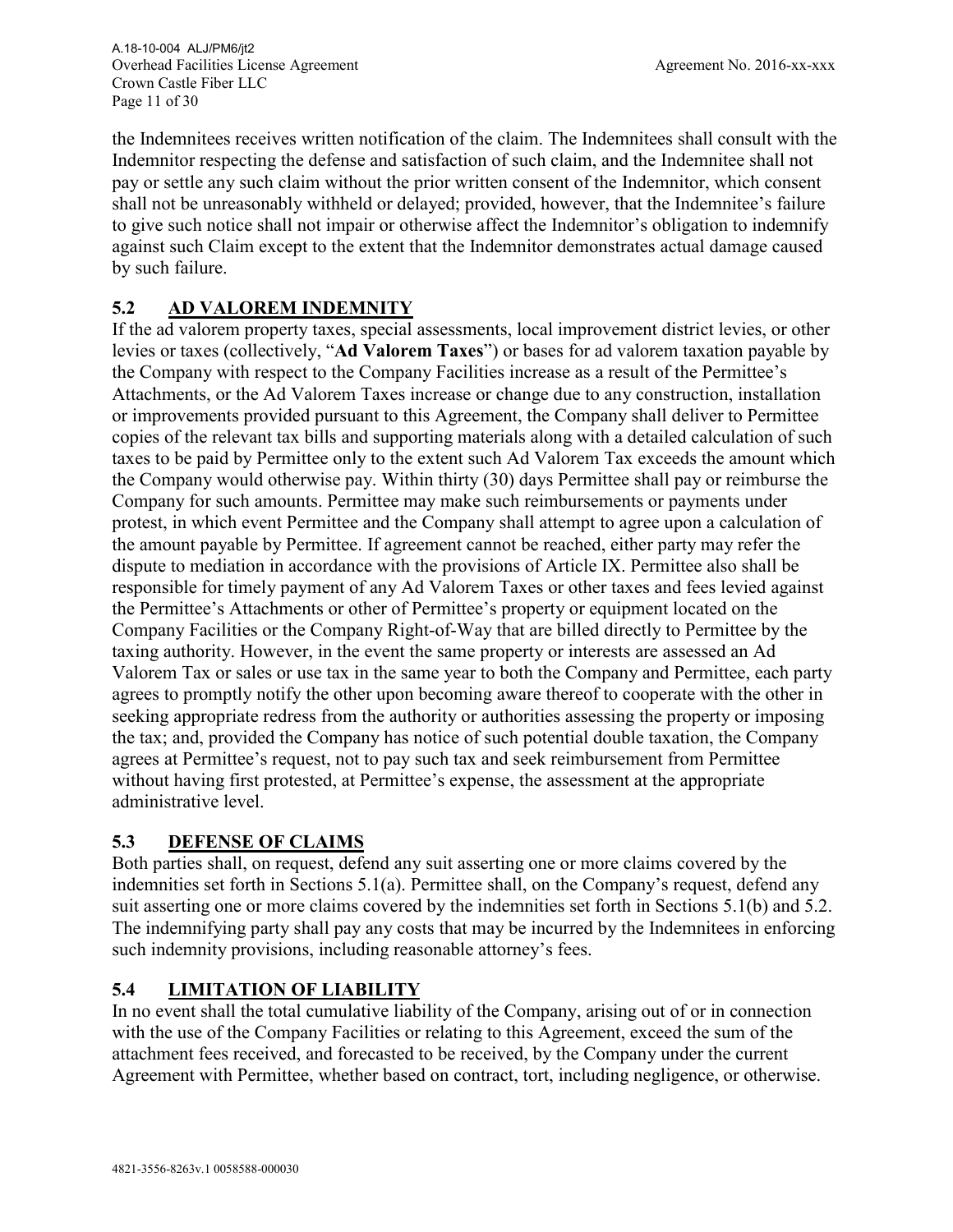Overhead Facilities License Agreement Agreement No. 2016-xx-xxx Crown Castle Fiber LLC Page 12 of 30 A.18-10-004 ALJ/PM6/jt2

The above limitations of liability shall not apply to any willful misconduct on the part of the Company.

## **5.5 NO WARRANTIES**

Except as specifically and expressly provided herein, the Company makes no warranty, express or implied with respect to the Company Facilities or the use of the Company Facilities by Permittee. The Company Facilities are "as is." The Company disclaims all warranties express or implied including the warranties of merchantability and fitness for particular purposes.

#### **5.6 CONSEQUENTIAL DAMAGES**

Notwithstanding anything in this Agreement to the contrary, neither Party nor its contractors or subcontractors shall be liable to the other Party for the other Party's own special, consequential or indirect damages, including without limitation, loss of use, loss of profits or revenue, loss of capital or increased operating costs, arising out of this transaction or from breach of this Agreement, even if either Party is negligent, grossly negligent or willful.

#### **ARTICLE VI INSURANCE**

With the written consent of the Company, and until Permittee has demonstrated to the Company's satisfaction adequate financial strength to support self-insurance, Permittee shall maintain the following insurance coverage or self-insurance and be responsible for its contractors and subcontractors maintaining sufficient limits of the same insurance coverage.

#### **6.1 WORKERS' COMPENSATION AND EMPLOYERS' LIABILITY**

(a) Workers' Compensation insurance indicating compliance with any applicable labor codes, acts, laws or statutes, state or federal, where Permittee performs any work on the Company Facilities.

(b) Employers' Liability insurance shall not be less than \$1,000,000 for injury or death each accident.

# **6.2 COMMERCIAL GENERAL LIABILITY**

(a) Coverage shall be at least as broad as the Insurance Services Office (ISO) Commercial General Liability Coverage "occurrence" form, with no coverage deletions.

(b) The limit shall not be less than \$10,000,000 each occurrence for bodily injury, property damage, personal injury, completed operations and endorsed to include mobile equipment.

(c) Coverage shall: (1) by "Additional Insured" endorsement add as additional insured the Company, its directors, officers, agents and employees with respect to liability arising out of the work performed by or for the Permittee for ongoing operations as well as completed operations. If the Permittee has been approved to self-insure, Permittee shall, at all times, extend coverage to the Company in the same position as if the Company were an "Additional Insured" under a policy; (2) be endorsed to specify the Permittee's insurance is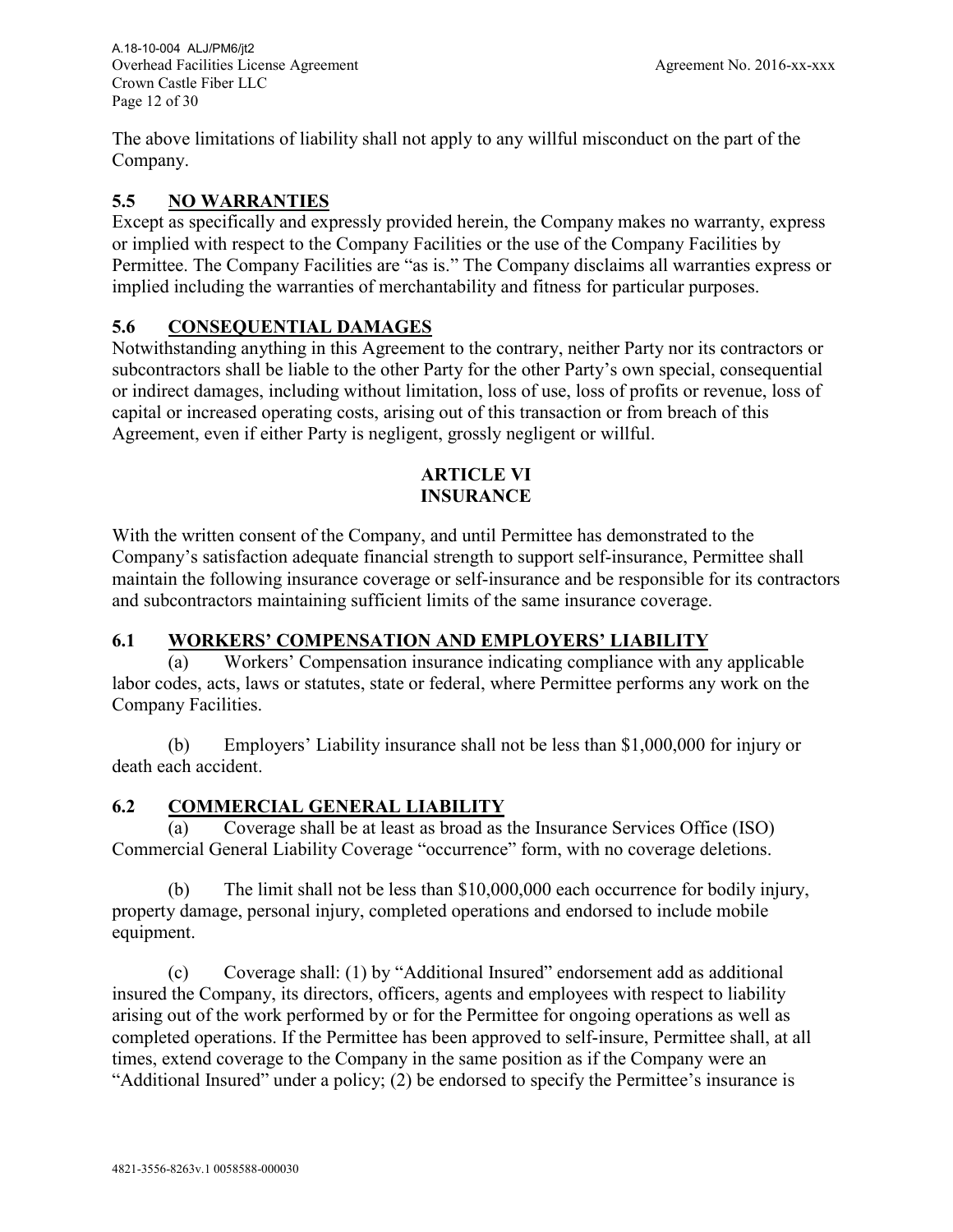Overhead Facilities License Agreement Agreement No. 2016-xx-xxx Crown Castle Fiber LLC Page 13 of 30 A.18-10-004 ALJ/PM6/jt2

primary and that any insurance or self-insurance maintained by the Company shall not contribute with it.

#### **6.3 BUSINESS AUTO**

(a) Coverage shall be at least as broad as the Insurance Services Office (ISO) Business Auto Coverage form covering Automobile Liability, code 1 "any auto."

(b) The limit shall not be less \$1,000,000 each accident for bodily injury and property damage

#### **6.4 POLLUTION LIABILITY**

(a) Coverage for bodily injury, property damage, including clean up costs and defense costs resulting from sudden and gradual pollution conditions including the discharge, dispersal, release or escape of smoke, vapors, soot, fumes, acids, alkalis, toxic chemicals, hydrocarbons, liquids or gases, waste materials or other irritants, contaminants or pollutants into or upon land, the atmosphere or any watercourse or body of water.

(b) The limit shall not be less than \$1,000,000 each occurrence for bodily injury and property damage.

(c) The Company shall be named as additional insured.

#### **6.5 ADDITIONAL INSURANCE PROVISIONS**

(a) Before commencing any work on the Company Facilities, Permittee shall furnish the Company with certificates of insurance and Additional Insured endorsement of all required insurance for Permittee.

(b) The certificate shall state that coverage shall not be canceled except after thirty (30) days prior written notice has been given to the Company.

(c) The certificate must be signed by a person authorized by that insurer to bind coverage on its behalf and shall be submitted to:

#### PG&E

Insurance Department, Suite 2400 One Market, Spear Tower San Francisco, CA 94105

A copy of all such insurance certificates and the Additional Insured endorsement shall be sent to the Company's Contract Negotiator and/or Contract Administrator.

(d) The Company may require Permittee to furnish to the Company certificates of insurance or other evidence thereof attesting that the insurance required by Article VI is in effect.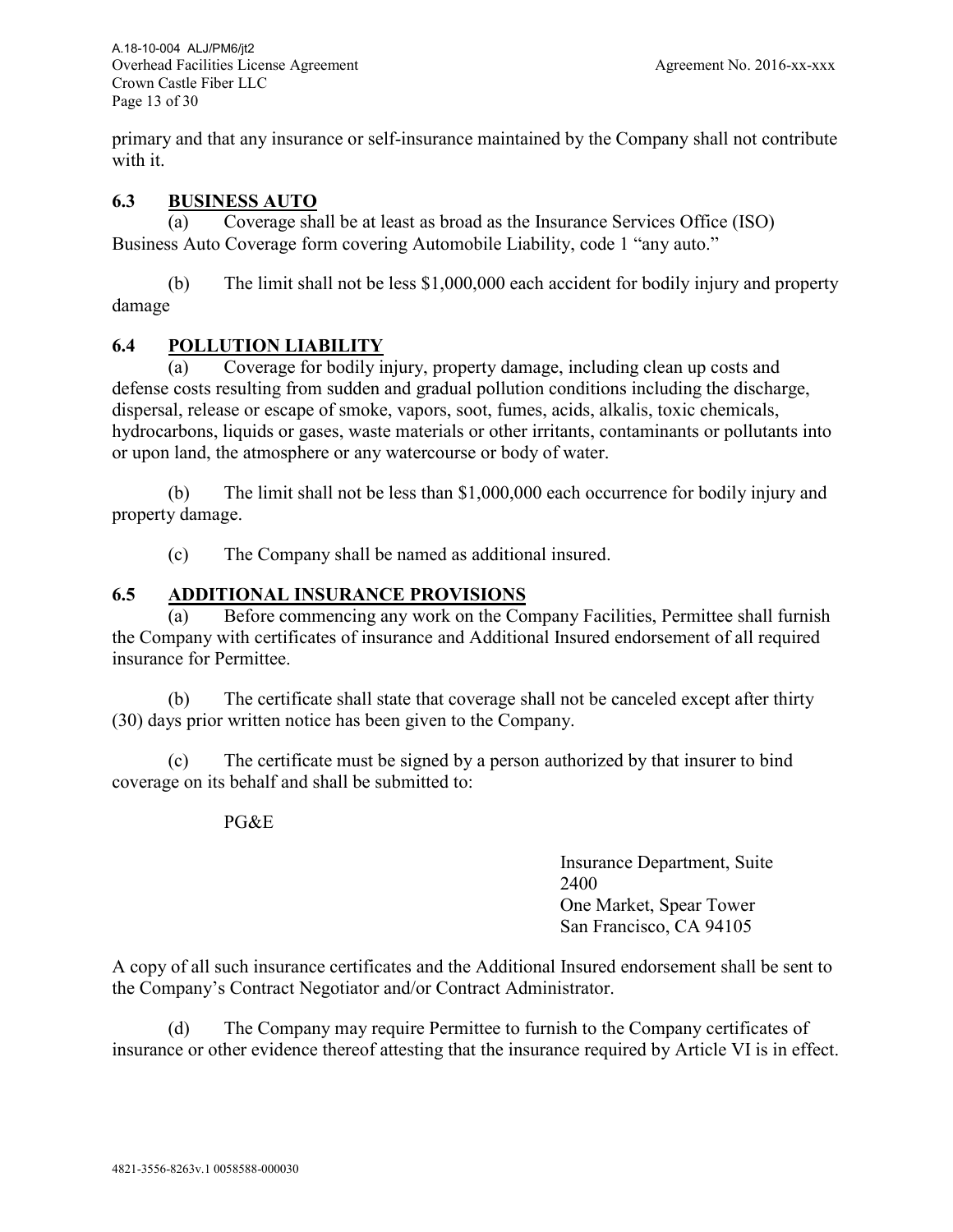(e) Upon request, Permittee shall furnish the Company the same evidence of insurance for its contractors and subcontractors, as the Company requires of Permittee.

(f) If Permittee claims to self-insure then this Section applies. Notwithstanding any provisions in this Article to the contrary, Permittee represents that its customary practice, as of the date of this Agreement, is to self-insure for all or a portion of the insurance required of it under this Agreement. Accordingly the parties agree that such self-insurance shall constitute compliance with all or some of the requirements of this Article for as long as Permittee generally continues such practice of corporate self-insurance with respect to its regular conduct of business. Permittee covenants to advise the Company when it ceases generally to self-insure with respect to its regular conduct of business.

#### **ARTICLE VII REMOVALS AND EMERGENCY CONDITIONS**

# **7.1 DISCONTINUATION**

Notwithstanding any provision to the contrary, the Company shall be entitled at any time to discontinue the Company's use of the Company Facilities located on the Company Right-of-Way, and Permittee shall immediately remove its Attachments. In the event of any such discontinuation, the Company shall give Permittee advance written notice (Exhibit F or equivalent) as soon as reasonably practicable, and the Company may propose alternative facilities to meet the needs of the Permittee in which case Permittee shall be entitled to a credit of the remaining rental fees paid in advance for future use, towards the use of the alternate facilities. If no alternate facilities are available or acceptable, Permittee shall be entitled to a refund, if a refund is requested by Permittee and if the value exceeds \$1,000.00. The Company may allow Permittee to buy the Company's interest in the discontinued facilities at the Company's replacement cost new minus depreciation. Permittee's costs of relocating to other poles or facilities shall be governed by the provisions of Section 7.2 below.

#### **7.2 RELOCATION**

Notwithstanding poles rearranged or replaced pursuant to Section 7.4, the Company at any time may relocate all or any portion of its poles to other locations. In the event of any such relocation, the Company may in its discretion allow Pole Attachments at such alternate location(s) in accordance with this Agreement, and the Company shall give Permittee sixty (60) days advance written notice (Exhibit F or equivalent) or less if circumstances require, of its intended relocation and of the particulars of the alternate location(s). In the case of a relocation of the Pole Attachments, the Company may either: (a) require Permittee at its cost to move its Pole Attachments to the alternate location, or (b) with mutual consent move the Permittee's Pole Attachments with reimbursement from Permittee for the actual costs of moving the Pole Attachments. In the event that Permittee is unable to transfer its facilities on the day the pole is scheduled to be removed, the Permittee shall pay all costs incurred by the Company to make an additional field trip to remove the pole. To the extent the Company can reasonably obtain reimbursement from a third party for any work performed by the Company, Permittee's share of the Company cost will be included in the reimbursement. If the Company cannot reasonably obtain such reimbursement, then Permittee and other permittees shall be responsible for a proportional share of those costs. When a pole relocation is necessitated by the installation of a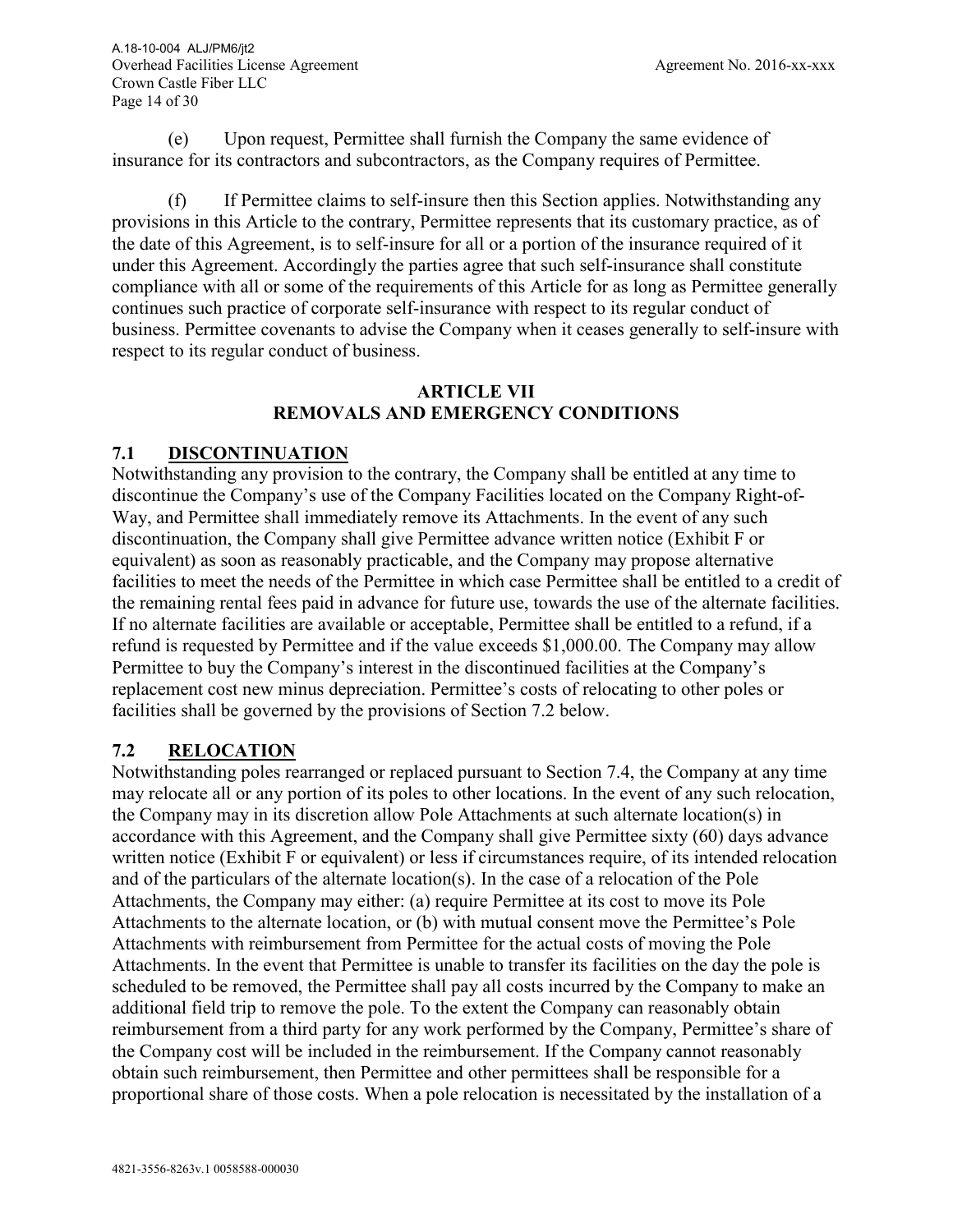Pole Attachment by a new permittee, the relocation of the Company's and its Permittee's Pole Attachments shall be at the expense of the new permittee to the extent allowed by law.

#### **7.3 REMOVALS**

(a) If the existing equipment on the pole or anchor (including Permittee's equipment) cannot be relocated in accordance with Section 7.4 or rearranged in accordance with Section 7.4 to create the required space or capacity for the Company's use and

> (1) the Company needs the space or capacity occupied by the Permittee's equipment for its use to serve core utility customers, or

(2) should any pole to which Permittee has attached an Attachment be taken by the power of eminent domain,

then on being given at least sixty (60) days written notice (Exhibit F or equivalent) by the Company to do so, or in cases of emergency on such notice less than sixty (60) days as the circumstances reasonably permit (some emergency circumstances may include no notice), the Permittee shall remove its Attachments from the Company Poles as the Company shall designate and at the expiration of the time specified in the notice all rights and privileges of the Permittee in and to the Company Poles designated shall terminate.

(b) Permittee shall not be entitled to any compensation paid as a result of a taking by the power of eminent domain, except for compensation paid expressly for the taking or relocating of Permittee's Attachment. In no event shall Permittee be entitled to any compensation for the taking of the Company Right-of-Way itself.

(c) The Permittee may on its own remove its equipment from the Company Facilities and provide the Company within sixty (60) days a written notice (Exhibit E or equivalent).

(d) In the event of a removal as provided in this section, Permittee shall be entitled to a rental refund if a refund is requested by Permittee and if the rental value exceeds \$1,000.00.

#### **7.4 REARRANGEMENT/REPLACEMENT POLES OR ANCHORS**

The Company shall give Permittee sixty (60) days advance written notice (Exhibit F or equivalent) or less if circumstances required for Sections 7.4 (a) through (c) below.

#### (a) **Capacity for the Company:**

When the Company needs space or capacity for its core utility service, and without the Permittee's Attachment there would be adequate space or capacity, then the Permittee shall either pay for expansion of the pole to provide adequate space or capacity for the Company, or remove its Attachments.

If more than one Company Permittee is on the pole and all Permittees cumulatively occupy the space or capacity needed by the Company, and the removal of the last authorized Permittee will provide adequate space or capacity, then the last authorized Permittee will pay the cost of providing additional space or capacity for the Company, or remove its Attachments.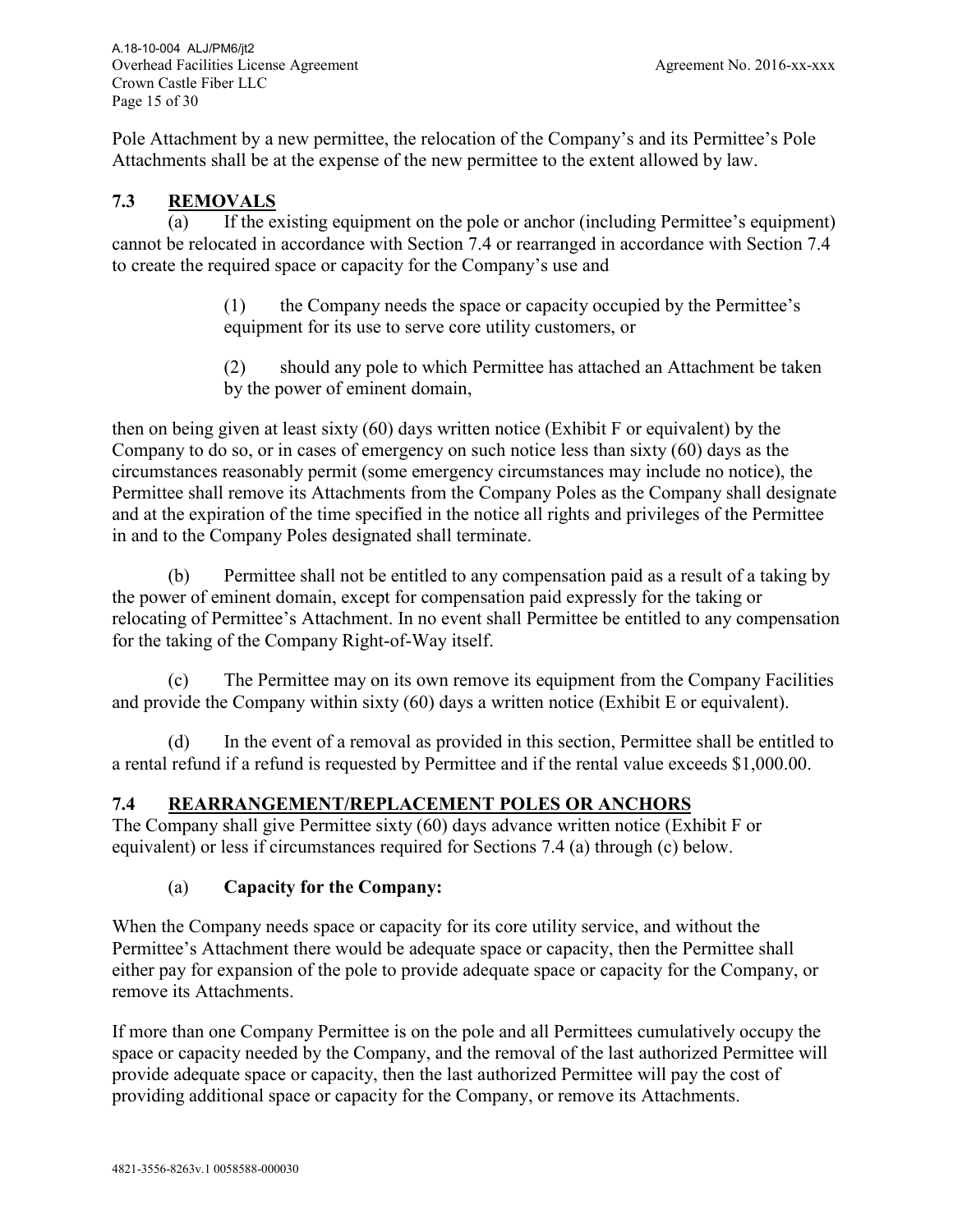If more than one Company Permittee is on the pole and all Permittees cumulatively occupied the space or capacity needed by the Company, then all Permittees will share equally the cost of providing additional space or capacity on the pole, or remove their Attachments.

If the Company is unable to determine which Permittee is the last authorized Permittee on the pole then the Permittees will share equally the cost of providing additional space or capacity on the pole, or removes their Attachments.

#### (b) **New Permittees:**

When rearrangement and/or larger or additional pole(s) or anchors are necessitated by the installation of an Attachment by a new Company permittee, the larger pole and relocation of the Company's and its permittee's attachments shall be installed and/or transferred at the expense of the new permittee to the extent allowed by law. However, Company is not authorized to undertake any rearrangement or relocation work on any pole occupied by Permittee without written approval by Permittee.

When a new Company permittee or other attacher requests access to a pole on which Permittee is attached, Company is required to provide Exhibit A or similar request for access, without identifying Company permittee, to Permittee within 30 days of the Company receiving Exhibit A or similar request for access.

#### (c) **Other Causes of Rearrangement/Replacement:**

When a pole replacement is required due to any other reason outside of the control of the Company, including but not limited to, accidents, storms, bird, pest, or fungal infestation, excessive checking and splits, earthquake, tornadoes, street widening or Granting Authority action, Permittee shall not be responsible for cost of the replacement pole, unless the failure was due to fasteners which did not comply with the requirements of Section 4.8 or if the Permittee did not meet the requirements of Section 4.1. Permittee shall be responsible for relocation of its Attachment under the terms of Section 7.2.

Replacement may be made at the written request of Permittee, and adjustment as to sales, salvage, pulling, transportation, and transfer costs shall be at current prices as per date of replacement. Company will execute replacement within (60) days Permittee's advance written request or less if circumstances require.

#### **7.5 ADDITIONAL POLE SPACE**

Whenever any discontinuation, rearrangement, relocation, removal or substitution of a larger pole would be necessary under this Article and there is additional space available on the pole under the control of another party, the Company shall at Permittee's discretion request such additional space.

#### **7.6 INCOME TAXES**

As set forth in the Company's Electric Rules, Preliminary Statement, Paragraph J, and as amended, the costs to be paid by Permittee to the Company as set forth in Section 7.4 above shall include a gross-up amount for potential income tax liability of the Company for contributions in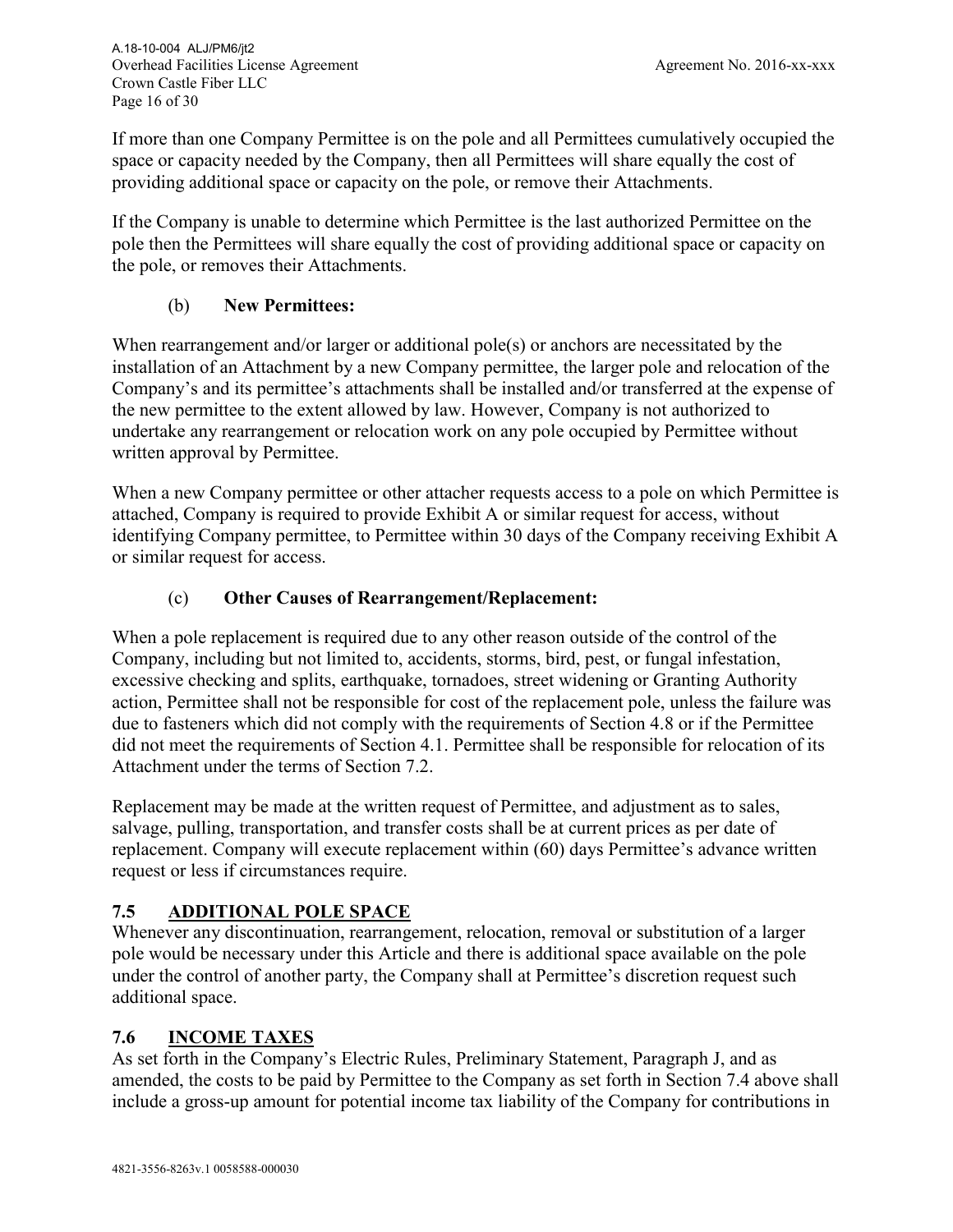Overhead Facilities License Agreement Agreement No. 2016-xx-xxx Crown Castle Fiber LLC Page 17 of 30 A.18-10-004 ALJ/PM6/jt2

aid of construction (as used in Internal Revenue Code  $\S 118(b)$  and similar state legislation) arising from the acquisition and installation of new or replacement poles and/or anchors, which gross-up amount shall be equal to the gross-up percentage for such contributions set forth in the Company's current filed electric tariffs.

#### **7.7 RESTORATION OF SERVICE**

In the case of any incident whereby both the Company's electrical service capacity and Permittee's telecommunications capacity are adversely affected, restoration of Permittee's Attachments and /or Permittee's capacity shall at all times be subordinate to restoration of the Company's electrical service capacity, unless otherwise agreed in advance by both Parties. Nonetheless, the Company shall permit Permittee to make repairs to restore its Attachments and/or its capacity, as long as such restoration efforts do not interfere with the Company's restoration activities.

# **7.8 RECLAMATION OF THE COMPANY UNDERGROUND FACILITIES**

[Intentionally omitted.]

#### **ARTICLE VIII ATTACHMENT FEES**

# **8.1 ANNUAL ATTACHMENT FEES**

Prior to attaching to the Company Overhead Facilities, Permittee shall pay to the Company an Attachment fee(s) at the applicable rate set forth in Exhibit B to this Agreement for each Attachment authorized under Exhibit A. Subject to the Company's reservations stated in this section, Attachment fees will be calculated annually using the formula set forth in Exhibit B. Permittee shall pay that fee for each Attachment initially installed, regardless of size, attachment type or duration. The parties agree in good faith to meet and confer to modify these Attachment fees if any rules, regulations or orders of the CPUC, or a court of law, modify the fee structure imposed by Rule VI and the definition of "*annual cost of ownership*" in Rule II, Section I. of CPUC Decision 98-10-058, dated October 22, 1998 ("fee restraints"). Modification of these Attachment fees pursuant to this Section shall be effective beginning with the most recent annual period preceding the date when the Company is allowed to charge Attachment fees greater than the fee restraints.

# **8.2 UNAUTHORIZED ATTACHMENTS**

Upon request of the Company, Permittee shall provide written evidence of Attachment authorization for any Company Facilities on or in which the Permittee has installed an Attachment. If Permittee cannot provide such evidence of Attachment authorization, Permittee shall pay to the Company a penalty of Five Hundred Dollars (\$500.00) or as may be allowed under any applicable regulations in effect at that time, for each unauthorized Attachment made after October 22, 1998, unless the Company determines in its sole and absolute discretion that any such unauthorized Attachments were made accidentally by Permittee in good faith. The amount of the penalty authorized in this Agreement shall be subject to such additional penalties as may be authorized under any applicable regulations in effect at the time of the installation. Any unauthorized attachments made prior to October 22, 1998 shall be subject to such penalties authorized under any applicable regulations and/or agreements in effect at the time of the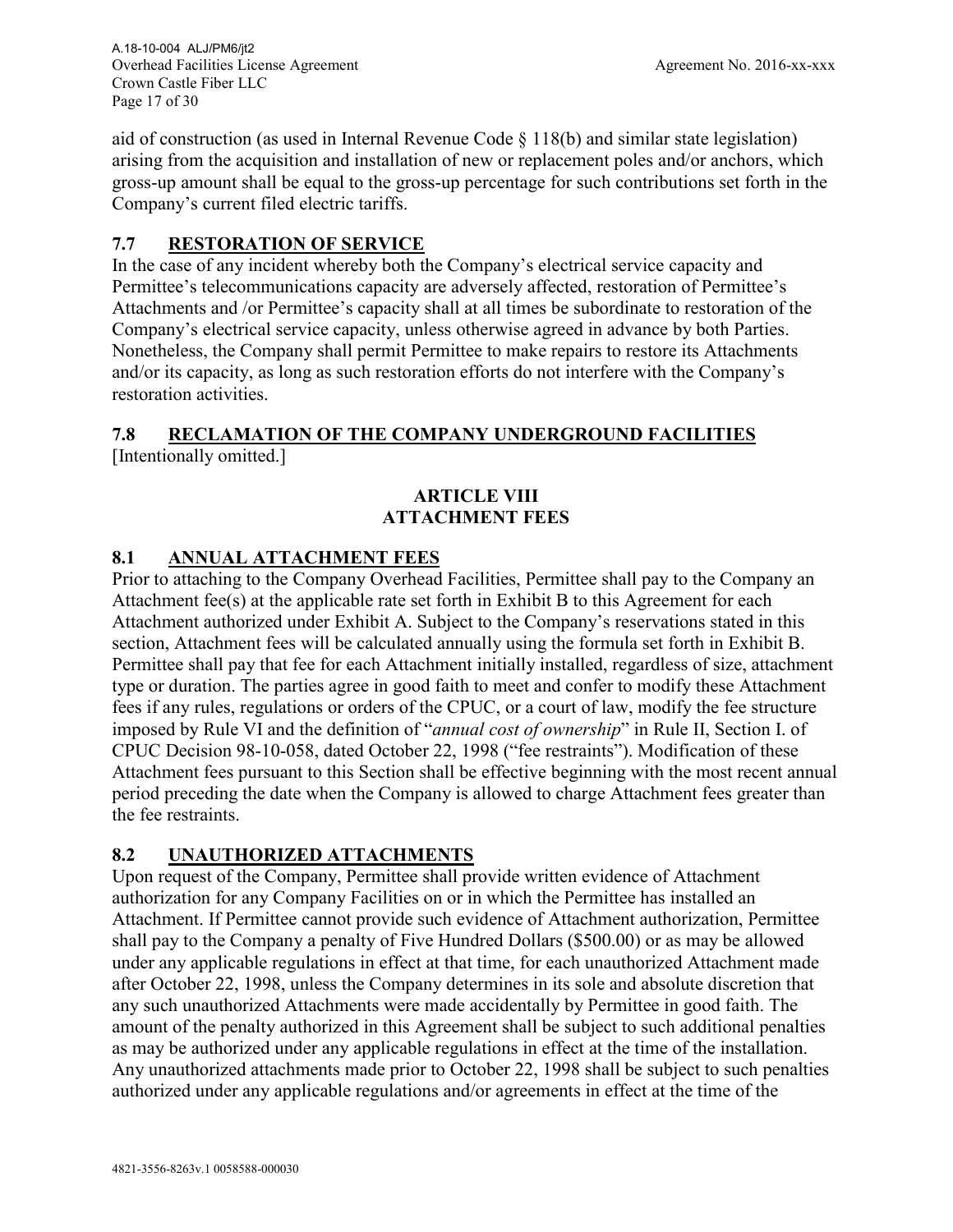Overhead Facilities License Agreement Agreement No. 2016-xx-xxx Crown Castle Fiber LLC Page 18 of 30 A.18-10-004 ALJ/PM6/jt2

installation. However, in no event will Permittee be relieved from the obligation of paying Attachment fees to the Company from the date of Permittee's original attachment. The unauthorized Attachment(s) shall then be subject to all the terms of this Agreement. If payment is not received within thirty (30) days of invoice date, the Company may invoke rights under Article X, Termination, and remove Permittee's Attachments from the Company Facilities.

All attachments on service/clearance poles that the Permittee has not obtained written authorization in accordance with Section 3.2 of this Agreement shall be treated as an unauthorized attachment. All new facilities, rebuild of existing facilities or overlash to existing cables on the Company Facilities that the Permittee has not obtained written authorization in accordance with Section 3.1.b of this Agreement shall be treated as an unauthorized attachment.

#### **ARTICLE IX DISPUTE RESOLUTION**

#### **9.1 MEDIATION**

The Parties shall attempt in good faith to resolve any dispute arising out of or relating to this Agreement promptly by negotiations between a representative designated by the Company Vice President empowered to resolve the dispute and an executive of similar authority of the Permittee. Either Party may give the other Party written notice of any dispute. Within twenty (20) days after delivery of the notice, the executives shall meet at a mutually acceptable time and place, and thereafter as often as they reasonably deem necessary to exchange information and to attempt to resolve the dispute. If the matter has not been resolved within thirty (30) of the first meeting, either Party may initiate a mediation of the controversy in accordance with the Commercial Mediation Rules of the American Arbitration Association.

All negotiations and any mediation conducted pursuant to this clause are confidential and shall be treated as compromise and settlement negotiations, to which Section 1119 of the California Evidence Code shall apply, and which is incorporated herein by reference.

Each Party is required to continue to perform its obligations under this Agreement pending final resolution of any dispute arising out of or relating to this Agreement.

#### **9.2 INJUNCTION**

Notwithstanding the foregoing provisions, a Party may seek a preliminary injunction or other provisional judicial remedy if in its judgment such action is necessary to avoid irreparable damage.

#### **ARTICLE X TERMINATION**

#### **10.1 TERMINATING**

Subject to the time frames set forth in Section 12.1, if Permittee (i) fails to make any payment due within the time frame specified or otherwise comply with any material term or condition of this Agreement; or **(ii)** fails to obtain or maintain the appropriate CPCN from the CPUC; or **(iii)** installs or maintains any Attachments to Company Facilities used in connection as a CMRS provider **(iv)** fails to take reasonable steps to resolve any issue arising under Section 3.3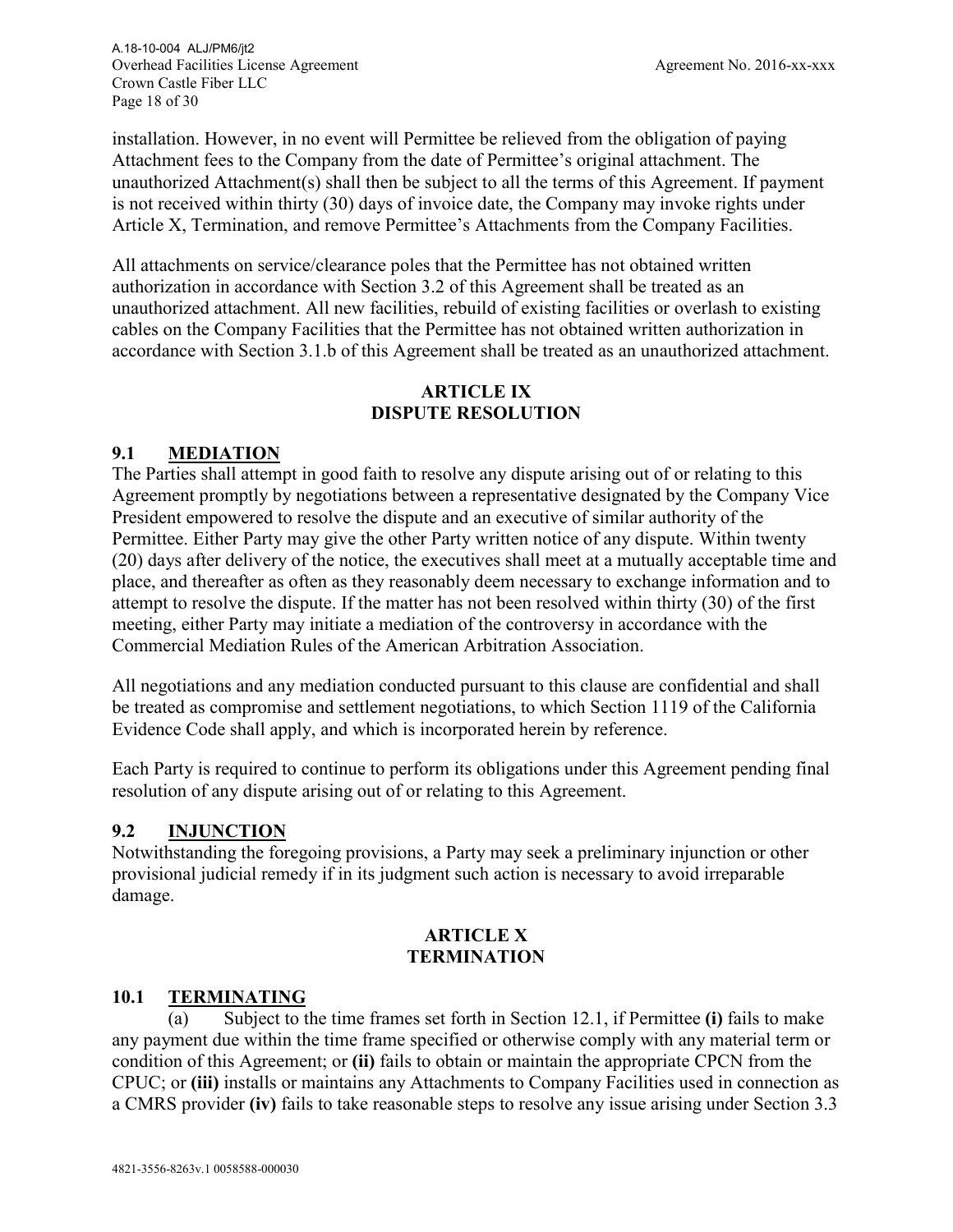Overhead Facilities License Agreement Agreement No. 2016-xx-xxx Crown Castle Fiber LLC Page 19 of 30 A.18-10-004 ALJ/PM6/jt2

of this Agreement; **(v)** fails to maintain the insurance and bond requirements in compliance with Articles VI and XI of this Agreement; or **(vi)** fails to comply with the material requirements of this Agreement, the Company, at its sole discretion, upon thirty (30) days written notice to Permittee (or such shorter period of time as may be determined by the Company in order to comply with a notice from a Granting Authority or under law, if applicable), may terminate this Agreement without further liability any permission granted to Permittee as to all or any portion of those facilities which are the subjects of (i) through (vi) above, and Permittee shall immediately relinquish use of the Company Facilities and remove its Attachments from the Company Facilities in accordance with this Agreement prior to the effective date of termination. Notwithstanding the above, if within the period described above, Permittee obtains an order from a court or regulatory agency with jurisdiction over the challenge, dispute or claim against the Company's authority to grant this license, which order allows Permittee to remain attached to the Company Facilities, Permittee shall be allowed to remain on or in the Company Facilities under the term of that order, until a final decision or judgment is made at the highest level desired by Permittee. In the event of such contest, Permittee shall indemnify and hold the Company harmless from any expense, legal action, or cost, including reasonable attorneys' fees, resulting from the exercise of Permittee's right to contest the actions of a Granting Authority under this Section 10.1.

(b) This Agreement shall also terminate in whole or in part, upon the happening of any of the following events:

> (1) at the option of either Party, upon the termination or abandonment by Permittee of the use of all of the Permittee's Attachments. If less than all of Permittee's attachments are abandoned or terminated, the Company shall have the option of terminating its permission under this Agreement for only the Attachments abandoned or terminated;

(2) at the option of the non-defaulting Party and without limiting the rights or remedies of the non-defaulting party, upon a breach or default by the other party of any material obligation hereunder and the continuance thereof following the expiration of the applicable remedy period;

(3) upon the written mutual agreement of the Parties; or

(4) in accordance with the provisions of Section 2.1, if the Company or the CPUC invoke the provisions of G.O. 69-C.

(c) Upon termination of this Agreement for all or any portion of the Company Facilities, which are used by Permittee, Permittee shall immediately relinquish use of those Company Facilities and promptly remove its facilities or the Company may remove Permittee's Attachments from the Company Facilities at Permittee's expenses.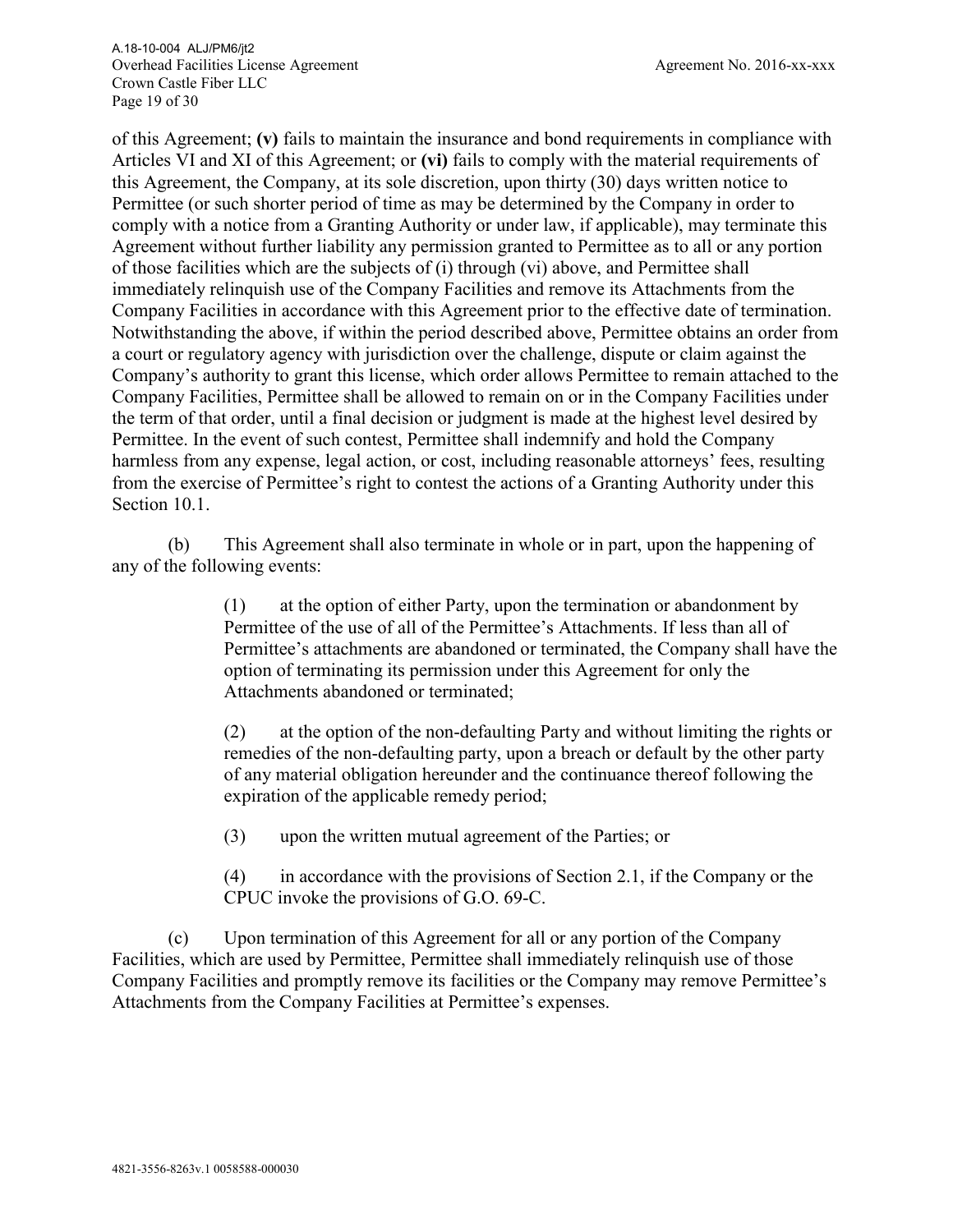#### **ARTICLE XI FAITHFUL PERFORMANCE BOND**

#### **11.1 SURETY PERFORMANCE BOND; LETTER OF CREDIT**

To cover the faithful performance by Permittee of its obligations under this Agreement, Permittee shall be required to furnish (i) a valid performance bond or (ii) an unconditional irrevocable letter of credit issued by a financial institution acceptable to the Company. Said bond or letter of credit shall be in such form approved in writing by the Company and in such amount as the Company shall specify from time to time based on the financial exposure caused by the Permittee's Attachment to the Company to be maintained in full force and effect throughout the term of this Agreement. The amount of said bond or letter of credit shall be initially set at Fifty Thousand Dollars (\$50,000). Permittee shall furnish such performance bond or letter of credit on or before the effective date of this Agreement, and remain in full force thereafter for a period of one year. Said bond or letter of credit shall provide ninety (90) days advance written notice to the Company of expiration, cancellation or material change thereof. Said bond or letter of credit will automatically extend for additional one-year periods from the expiration date, or any future expiration date, unless the surety or financial institution provides to the Company, not less that ninety (90) days' advance written notice, of its intent not to renew such bond or letter of credit. The liability of the surety under said bond or the financial institution under said letter of credit shall not be cumulative and shall in no event exceed the amount as set forth in this bond or letter of credit, in any additions, riders, or endorsements properly issued by the surety or the financial institution as supplements thereto. Failure of Permittee to obtain a bond or letter of credit as specified will be cause to terminate this Agreement.

If the surety on the bond or financial institution issuing the letter of credit should give notice of the termination of said bond or letter of credit and if Permittee does not reinstate the bond or letter of credit or obtain a bond or letter of credit from another surety of financial institution that meets the requirements of this Section 11.1 within fifteen (15) days after written notice from the Company, the Company may by written notice to Permittee, terminate this Agreement and/or revoke permission to use the Company Facilities covered by any or all applications submitted by Permittee hereunder, and Permittee shall remove its Attachments from the Company Facilities to which said termination applies within thirty (30) days from such notification.

#### **ARTICLE XII MISCELLANEOUS**

#### **12.1 BREACH**

Permittee and the Company agree that neither shall proceed against the other for breach or default under this Agreement by mediation or otherwise before the offending Party has had notice of and a reasonable time and opportunity to respond to and/or cure any breach or default. For purposes of this Agreement, a reasonable time to cure any breach or default shall be deemed to be thirty (30) days after notice, unless for safety, or legal reasons or Permittee's use interferes with the Company's ability to serve core utility customers, and fewer than thirty days are required. This Section does not supersede the rights and obligations of the Parties under Section 4.1 (c) for "Hazardous Conditions." If a Party claims that more than thirty (30) days are reasonable to cure a breach, that Party shall have the burden of proving the reasonableness of the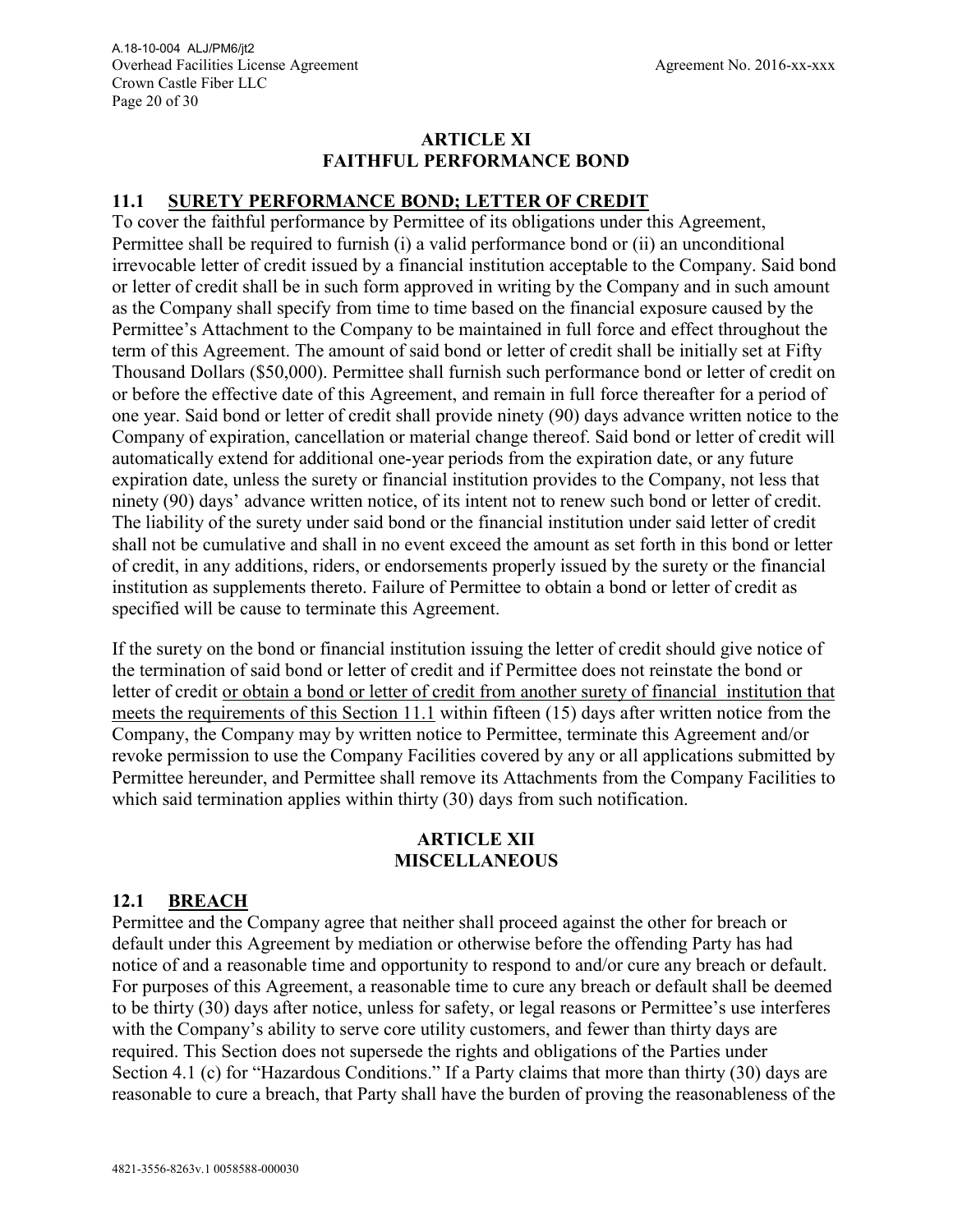claim for more than thirty days. If such breach or default cannot be cured within such thirty day period, and the defaulting party has promptly proceeded to cure the same and to prosecute such cure with due diligence, the time for curing the breach shall be extended for such period of time as may be reasonably necessary to complete such cure.

## **12.2 BANKRUPTCY OF PERMITTEE**

(a) The occurrence of any of the following shall constitute a default which may be a basis for termination of this Agreement:

> (1) Permittee files for protection under the Bankruptcy Code of the United States or any similar provision under the laws of the State of California; or

(2) Permittee has a receiver, trustee, custodian or other similar official appointed for all or substantially all of its business or assets; or

- (3) Permittee makes an assignment for the benefit of its creditors.
- (b) Assignment of Agreement

Any person or entity to which this Agreement is assigned pursuant to the provisions of the Bankruptcy Code shall be deemed without further act or deed to have assumed all of the obligations arising under this Agreement on and after the date of such assignment. Any such assignee shall upon demand execute and deliver to the Company an instrument confirming such assumption.

#### **12.3 NOTICES**

Any notice given pursuant to this Agreement given by a Party to the other, shall be in writing and given (with proof of delivery or proof of refusal of receipt) by letter mailed, hand or personal delivery, or overnight courier to the following:

If delivered to the Company by U.S. mail and express mail:

Manager, Electric Distribution Maintenance Pacific Gas and Electric Company 77 Beale Street San Francisco, CA 94105-1814

If delivered to Permittee by U.S. mail and express mail:

ABCDEFGHIJ KLMNOPQRSTUVXYZ ABCDEFGHIJK Cable Company 123. Main Street, Anycity, CA 90000

or to such other addresses as either Party may, from time to time, designate in writing for that purpose.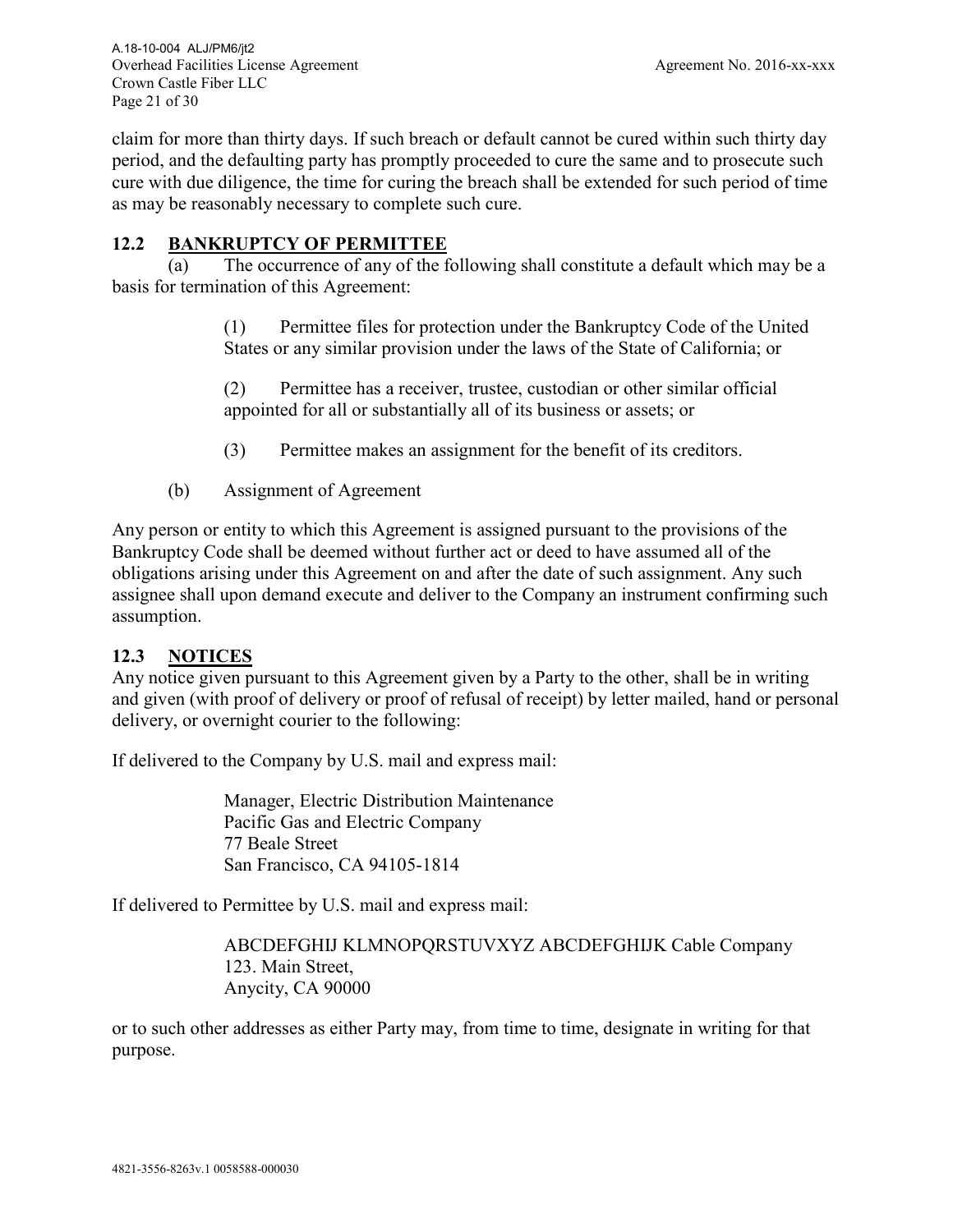Overhead Facilities License Agreement Agreement No. 2016-xx-xxx Crown Castle Fiber LLC Page 22 of 30 A.18-10-004 ALJ/PM6/jt2

Notices shall be deemed given **(i)** when received in the case of hand or personal delivery, **(ii)** three days after mailing by United States mail as provided above, or **(iii)** the next business day in the case of reliable overnight courier. For routine notice changes, proof of delivery is not required. By mutual agreement facsimile notices may be used for routine notice changes.

## **12.4 APPLICABLE LAW**

This Agreement shall be governed by, construed and enforced in accordance with the laws of the State of California, exclusive of conflicts of laws provisions.

# **12.5 CONFIDENTIAL INFORMATION**

If either Party provides confidential information to the other, it shall be in writing and clearly marked as confidential. The receiving Party shall protect the confidential information from disclosure to third parties with the same degree of care afforded its own confidential and proprietary information, except that neither Party shall be required to hold confidential any information which becomes publicly available other than through the recipient, which is required to be disclosed by a governmental or judicial order, which is independently developed by the receiving Party, or which becomes available to the receiving Party without restriction from a third party. These obligations shall survive expiration or termination of this Agreement for a period of two (2) years.

#### **12.6 FORCE MAJEURE**

Neither Party shall be liable for any failure to perform this Agreement when such failure is due to "force majeure." The term "force majeure" means acts of God, strikes, lockouts, civil disturbances, interruptions by government or court orders, present and future valid orders of any regulatory body having proper jurisdiction, acts of the public enemy, wars, riots, inability to secure or delay in securing labor or materials (including delay in securing or inability to secure materials by reason of allocations promulgated by authorized governmental agencies), landslides, lightning, earthquakes, fire, storm, floods, washouts, or any other cause, whether of the kind herein enumerated or otherwise, not reasonably within the control of the Party claiming "force majeure." The "force majeure" shall, so far as possible, be remedied with all reasonable dispatch. The settlement of strikes or lockouts or industrial disputes or disturbances shall be entirely within the discretion of the Party having the difficulty. The Party claiming any failure to perform due to "force majeure" shall provide verbal notification thereof to the other Party as soon as practicable after the occurrence of the "force majeure" event. Force Majeure shall not excuse Permittee's obligation to make payment for its Attachments except that if the event of force majeure remains uncured for a period of thirty (30) days and renders the Attachments unusable, then Permittee shall be excused from its rental payment obligation as to the affected Attachments throughout the duration of the event of force majeure. If the Company is the party claiming force majeure and the event of force majeure prevents restoration of Permittee's previously authorized attachments within six (6) months of the force majeure event, then the facilities shall be deemed to be discontinued and the provisions of Section 7.1 of this Agreement shall apply.

# **12.7 SEVERABILITY**

The invalidity of one or more clauses, sentences, sections or articles of this Agreement shall not affect the validity of the remaining portions of the Agreement so long as the material purposes of this Agreement can be determined and effected.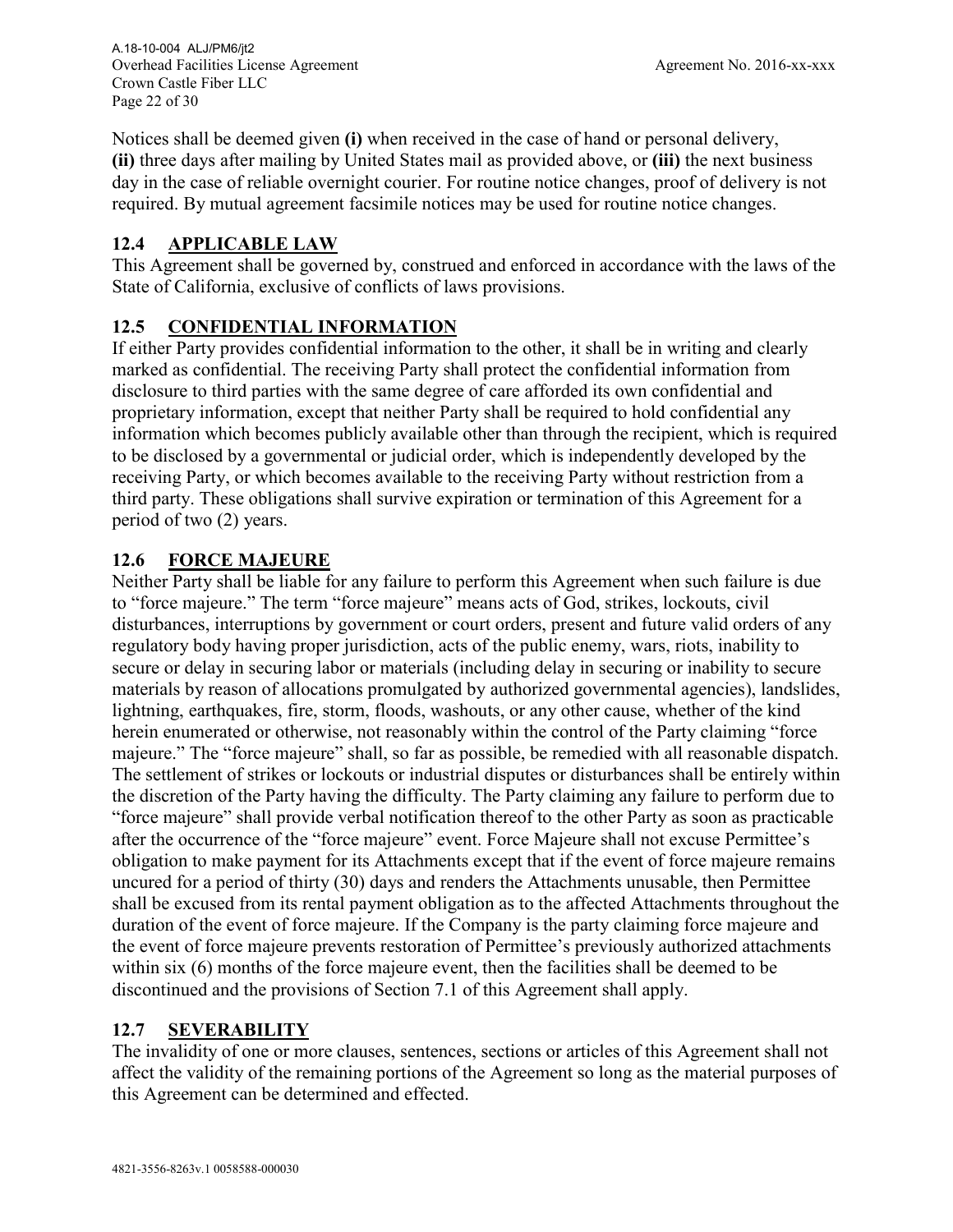#### **12.8 REMOVAL OF ATTACHMENTS**

Upon any expiration or termination, Permittee shall relinquish use of the Company Facilities and remove its Attachments from the Company Facilities in accordance with this Agreement prior to the effective date of expiration or termination at Permittee's sole expense. If Permittee fails to remove the Attachments by the expiration of this Agreement or as may be required by the Company within the time period designated by notice pursuant to Article VII or otherwise required by this Agreement, the Company shall be entitled to consider Permittee's Attachments abandoned as set forth in Section 12.9 below.

#### **12.9 ABANDONMENT**

If Permittee fails to use its Attachments for any period of one hundred and eighty (180) days, the Company shall provide Permittee written notice of its intent to treat such Attachments as abandoned and remove the Attachments at Permittee's sole risk and expense. If Permittee identifies such Attachments as abandoned or fails to respond to such notice within thirty (30) days, Permittee shall be deemed to have abandoned such Attachments which abandonment shall terminate all rights of Permittee as to the abandoned Attachment. Upon abandonment by Permittee, the Company shall have the right to retain such Attachments as the Company's own, and Permittee agrees to reimburse the Company for its expense. This provision excludes service drops that comply with the requirements of Section 4.1. Abandonment shall not relieve Permittee of any obligation, whether of indemnity or otherwise, accruing prior to completion of such removal by the Company or which arises out of an occurrence happening prior thereto.

#### **12.10 ADDITION OF NEW POLES**

Except for any poles added under the conditions of Article VII, the Company will not add new poles to existing distribution facilities or build new distribution facilities for the sole purpose of accommodating an Attachment unless the Permittee agrees to reimburse the Company for the full cost of the new Company Facilities.

#### **12.11 LIENS**

Permittee and its contractors shall keep the Company Facilities free from any statutory or common law lien arising out of any work performed, materials furnished or obligations incurred by Permittee, its agents or contractors. Permittee agrees to defend, indemnify and hold the Company harmless from and against any such liens, claims or actions, together with costs of suit, and reasonable attorneys' fees incurred by the Company in connection with any such claim or action. In the event that there shall be recorded against said Company Facilities any claim of lien arising out of any such work performed, materials furnished or obligations incurred by Permittee or its contractors and such claim of liens not removed within ten (10) days after notice is given by the Company to Permittee to do so, the Company shall have the right to pay and discharge said lien without regard to whether such lien shall be lawful, valid or correct.

#### **12.12 JOINT USE AGREEMENT**

This Agreement shall be subject to rights which may be exercised by other companies under joint use or joint ownership agreements which the Company executed prior to this Agreement.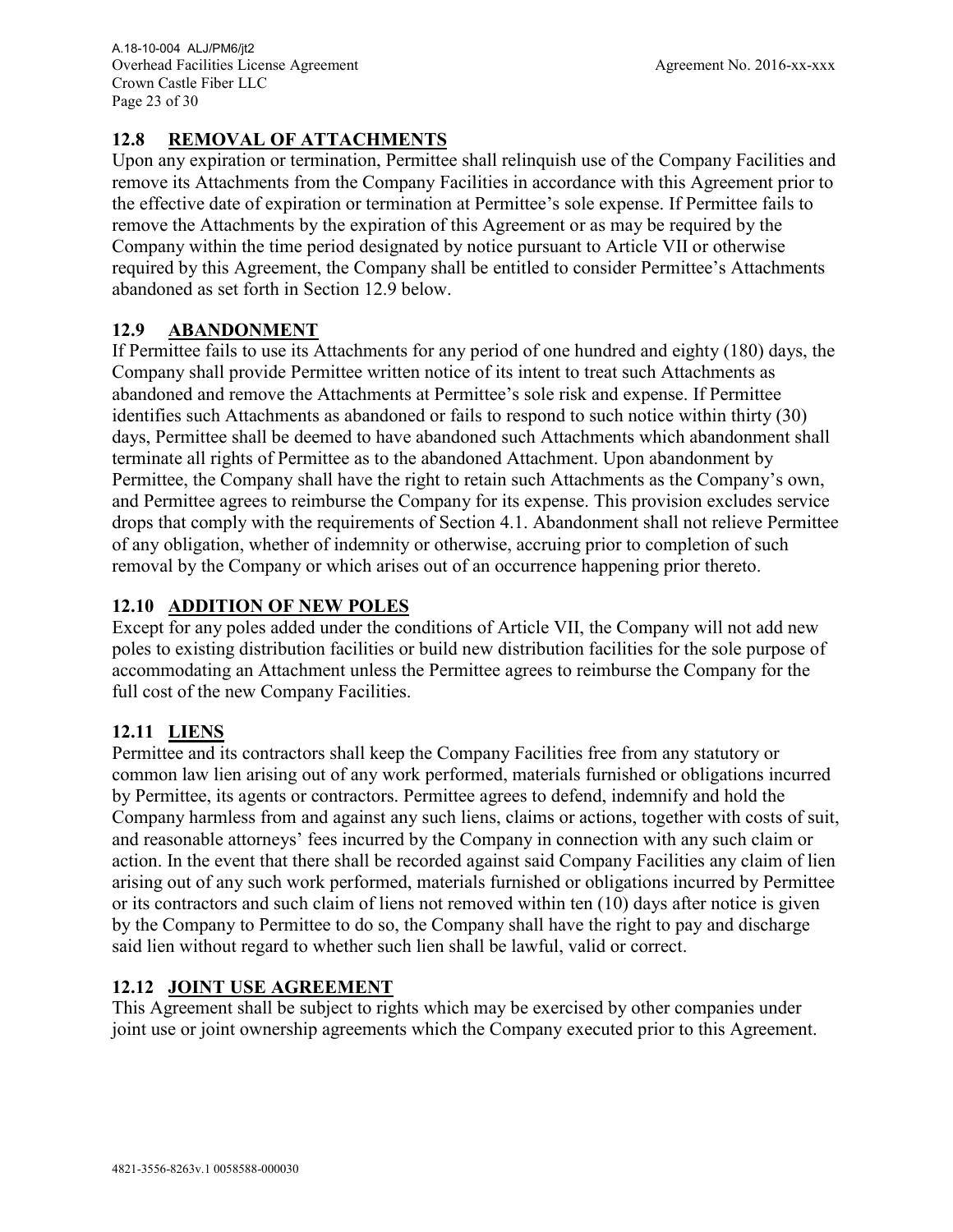# **12.13 SURVIVABILITY**

Any expiration or termination of Permittee's rights and privileges shall not relieve the Permittee of any obligation, whether indemnity or otherwise, which has accrued prior to such termination or completion of removal of Permittee's Attachments.

## **12.14 NO THIRD PARTY BENEFICIARIES**

All of the terms, conditions, rights and duties provided for in this Agreement are and shall always be, solely for the benefit of the Parties. It is the intent of the Parties that no third party (including customers of either Party) shall ever be the intended beneficiary of any performance, duty or right created or required pursuant to the terms and conditions of this Agreement.

# **12.15 HAZARDOUS MATERIALS**

The California Health and Safety Code requires businesses to provide warnings prior to exposing individuals to material listed by the Governor as chemicals "known to the State of California to cause cancer, birth defects or reproductive harm." The Company uses chemicals on the Governor's list at many of its facilities and locations. Accordingly, in performing the work or services contemplated in this Agreement, Permittee, its employees, agents and subcontractors may be exposed to chemicals on the Governor's list. Permittee is responsible for notifying its employees, agents and subcontractors that work performed hereunder may result in exposures to chemicals on the Governor's list. The Company will provide Permittee upon request with a copy of a Materials Safety Data Sheet for every Hazardous Chemical on the Company Right-of-Way.

# **12.16 WAIVER**

The failure of either Party to enforce or insist upon compliance with any of the terms or conditions of this Agreement shall not constitute a general waiver or relinquishment of any such terms or conditions, but the same shall be and remain in full force and effect.

#### **12.17 MARK AND LOCATE RESPONSIBILITY**

Permittee using the Company Underground Facilities, shall be responsible for marking and locating their equipment in accordance with State of California Government Code Section 4216 and shall become a member U.S.A (Underground Service Alert) and shall maintain membership for the duration of this Agreement.

#### **12.18 PAYMENTS**

Unless otherwise specified in this Agreement, Permittee shall make all payments to the Company within thirty (30) days of receipt of the invoice to;

For U.S. mail and express mail:

Pacific Gas & Electric Company P.O. Box 997300 Sacramento, CA 95899-7300

#### **12.19 DEFINITIONS**

Capitalized terms used are defined in this Agreement shall have the meanings set forth herein.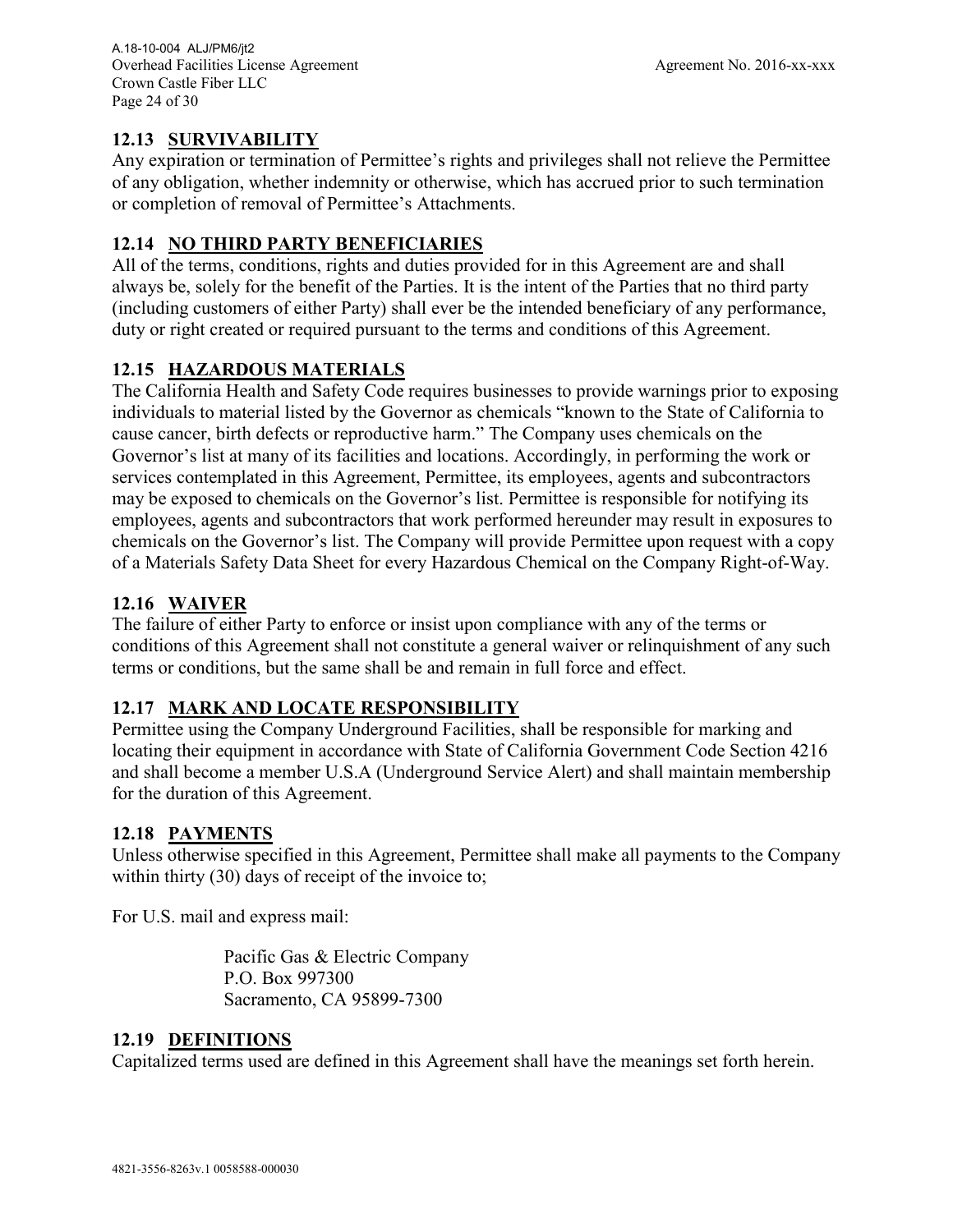## **12.20 TITLES AND HEADINGS**

The table of contents, titles and headings of Articles and Sections of this Agreement are inserted for the convenience of reference only and are not intended to be part of or to affect the meaning or interpretation of this Agreement.

# **12.21 NO STRICT CONSTRUCTION**

The Parties have participated jointly in the negotiation and execution of this Agreement. In the event an ambiguity or question of intent or interpretation arises with respect to this Agreement or any of the documents delivered pursuant hereto, this Agreement and such documents shall be construed as if jointly agreed upon by the Parties, and no presumption or burden of proof shall arise favoring or disfavoring any Party by virtue of the authorship of any of the provisions of this Agreement or such documents.